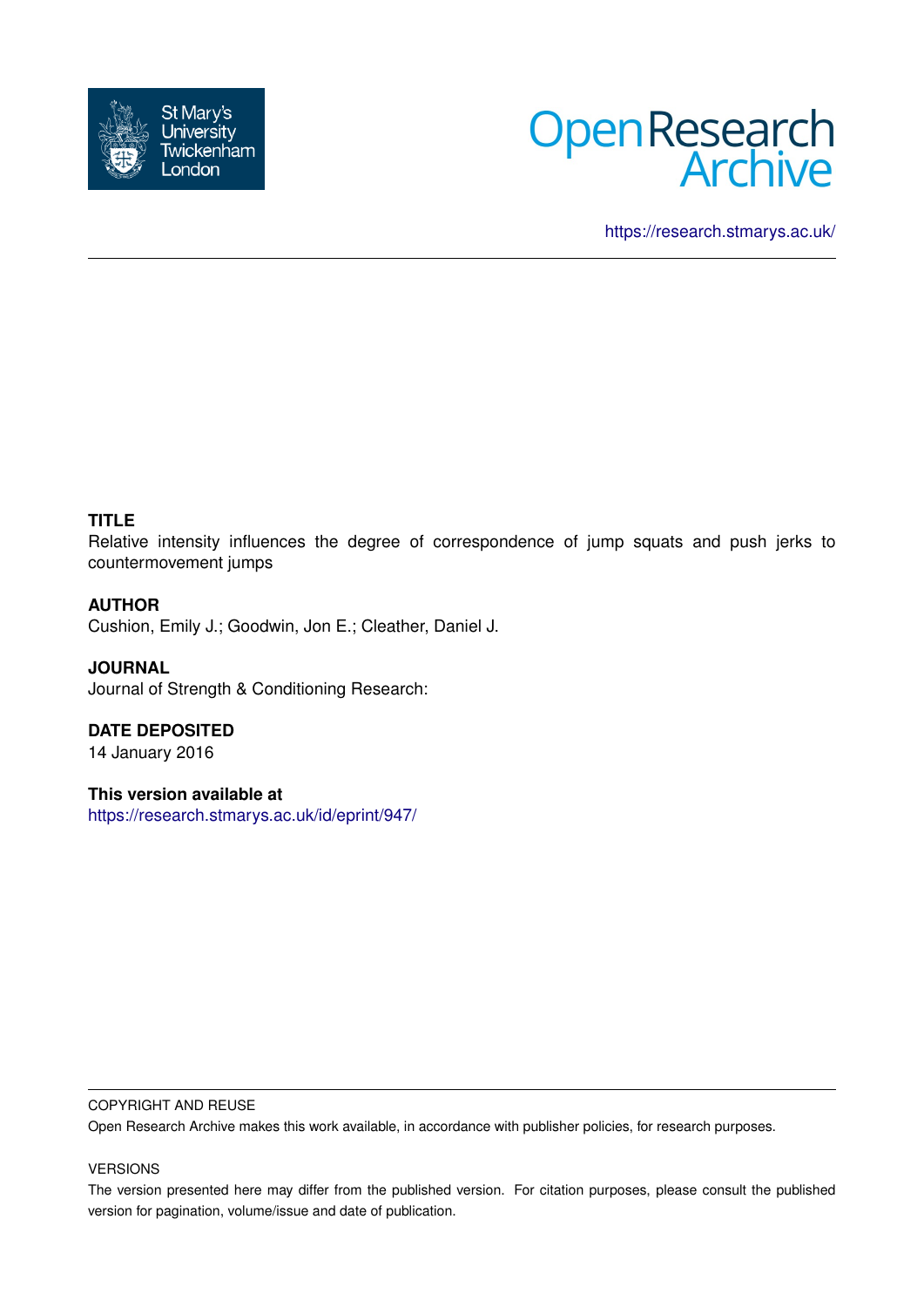| $\mathbf 1$          | Relative intensity influences the degree of correspondence of jump squats and push                                                     |
|----------------------|----------------------------------------------------------------------------------------------------------------------------------------|
| $\overline{2}$       | jerks to countermovement jumps                                                                                                         |
| 3                    |                                                                                                                                        |
| 4                    |                                                                                                                                        |
| 5                    |                                                                                                                                        |
| 6                    |                                                                                                                                        |
| $\overline{7}$       | Emily J. Cushion*, Jon E. Goodwin and Daniel J. Cleather                                                                               |
| 8                    |                                                                                                                                        |
| 9                    | School of Human Sciences, St. Mary's University College, Twickenham, UK                                                                |
| $10\,$               |                                                                                                                                        |
| 11<br>12<br>13<br>14 | *Corresponding Author<br>Emily J. Cushion<br>St Mary's University, Waldegrave Road, Twickenham, TW1 4SX<br>emily.cushion@stmarys.ac.uk |
| 15                   |                                                                                                                                        |
| 16                   |                                                                                                                                        |
| 17                   |                                                                                                                                        |
| 18                   |                                                                                                                                        |
| 19                   |                                                                                                                                        |
| 20                   |                                                                                                                                        |
| 21                   |                                                                                                                                        |
| 22                   |                                                                                                                                        |
| 23                   |                                                                                                                                        |
| 24                   |                                                                                                                                        |
| 25                   |                                                                                                                                        |
| 26                   |                                                                                                                                        |
| 27                   |                                                                                                                                        |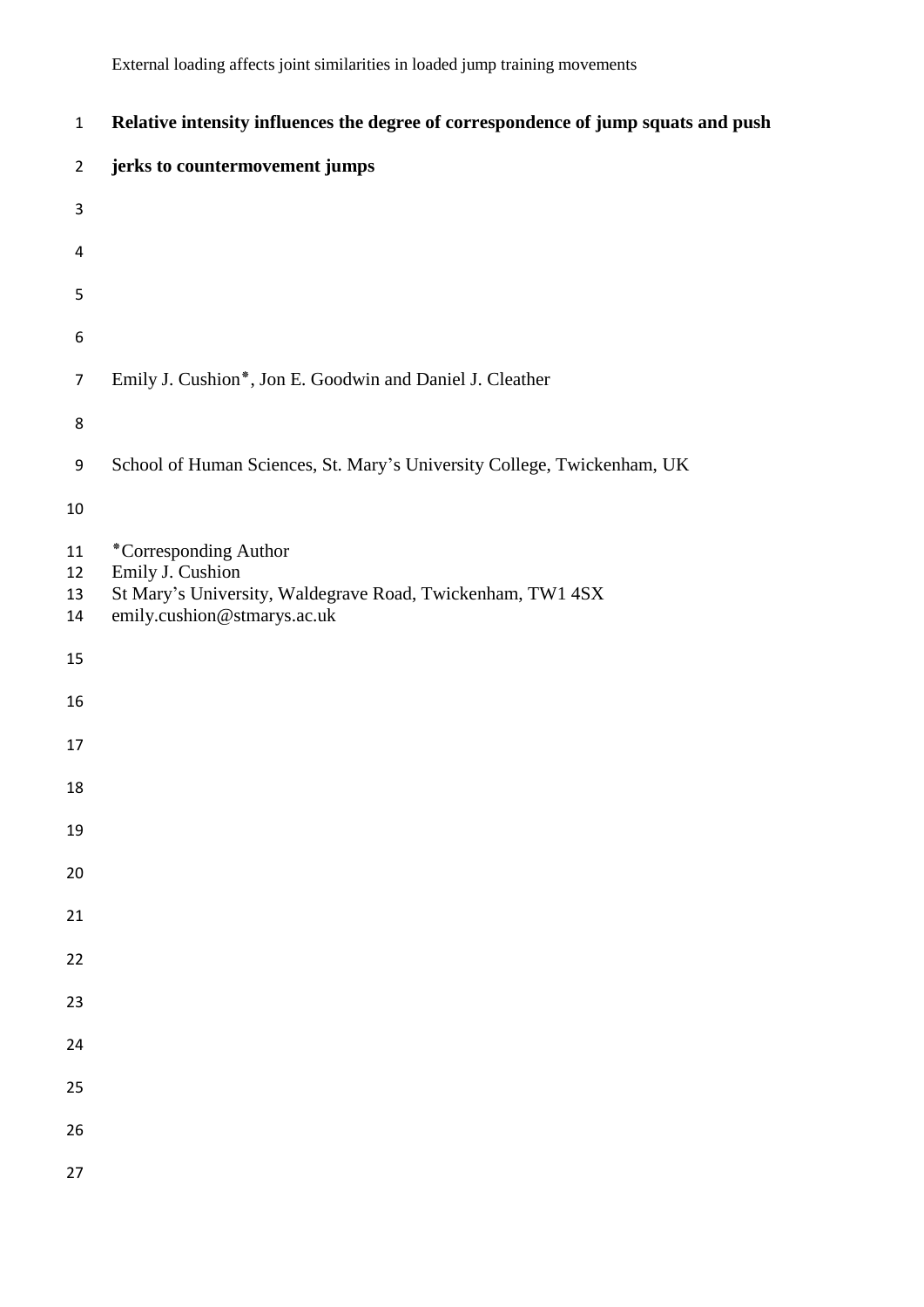| 28         |                                                                                    |
|------------|------------------------------------------------------------------------------------|
| 29         |                                                                                    |
| $30\,$     |                                                                                    |
| $31\,$     |                                                                                    |
| 32         |                                                                                    |
| 33         |                                                                                    |
| 34         |                                                                                    |
| 35         |                                                                                    |
| 36         |                                                                                    |
| 37         | Relative intensity influences the degree of correspondence of jump squats and push |
| $38\,$     | jerks to countermovement jumps                                                     |
| 39         |                                                                                    |
| 40         |                                                                                    |
| 41         |                                                                                    |
| 42         |                                                                                    |
| 43         |                                                                                    |
| $44\,$     |                                                                                    |
| 45         |                                                                                    |
| ${\bf 46}$ |                                                                                    |
| 47         |                                                                                    |
| 48         |                                                                                    |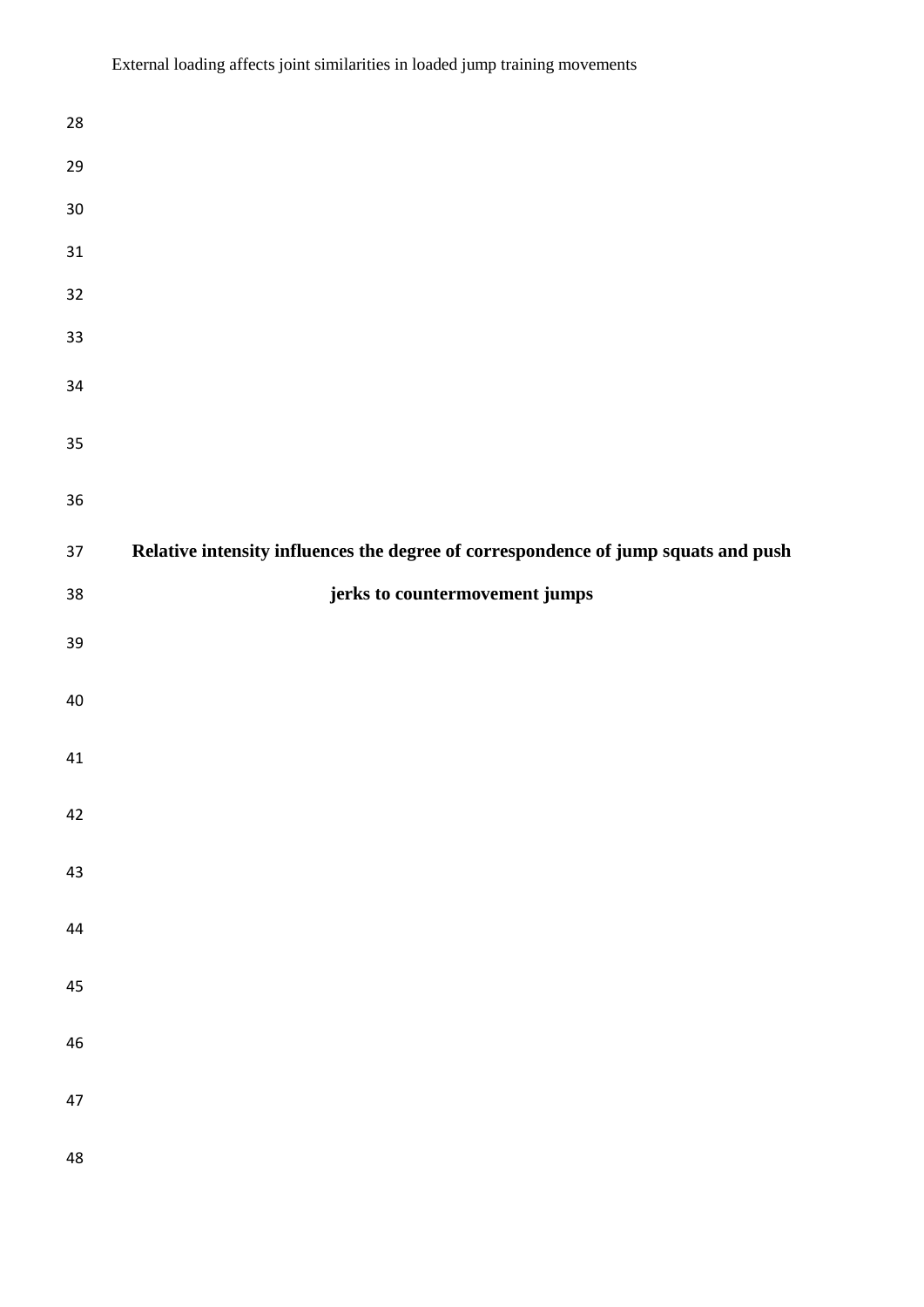## **ABSTRACT**

 The aim of this study was to determine the mechanical similarity between push jerk (PJ) and 51 jump squat (JS) to countermovement jump (CMJ) and further understand the effect increasing 52 external load may have on this relationship. Eight physically trained males (age  $22 \pm 3$ ; 53 height  $176 \pm 7$  kg; weight  $83 \pm 8$  kg) performed an unloaded CMJ followed by JS under a range of loads (10%, 25%, 35% and 50% 1RM back squat) and PJ (30%, 50%, 65% and 75% 1RM push jerk). A portable force platform and high speed camera both collecting at 250 Hz were used to establish joint moments and impulse during the propulsive phase of the movements. A standard inverse dynamics model was used to determine joint moment and impulse at the hip, knee and ankle. Significant correlations (p<0.05) were shown between CMJ knee joint moment and JS knee joint moment at 25% load and PJ knee joint moment at 30% and 50% load. Significant correlations were also observed between CMJ knee joint impulse and JS knee joint impulse at 10% load and PJ knee joint moment at 30% and 65% load. Significant correlation was also observed between CMJ hip joint impulse and PJ hip joint impulse at 30% load. No significant joint x load interaction was shown as load increased for either PJ or JS. Results from the study suggest partial correspondence between PJ and JS to CMJ, where a greater mechanical similarity was observed between the PJ and CMJ. This interaction is load and joint dependent where lower relative loads showed greatest mechanical similarity. Therefore utilising lower relative loads when programming may provide a greater transfer of training effect.

- **Key Words**: inverse dynamics, jumping, joint moments, specificity
- 
- 
-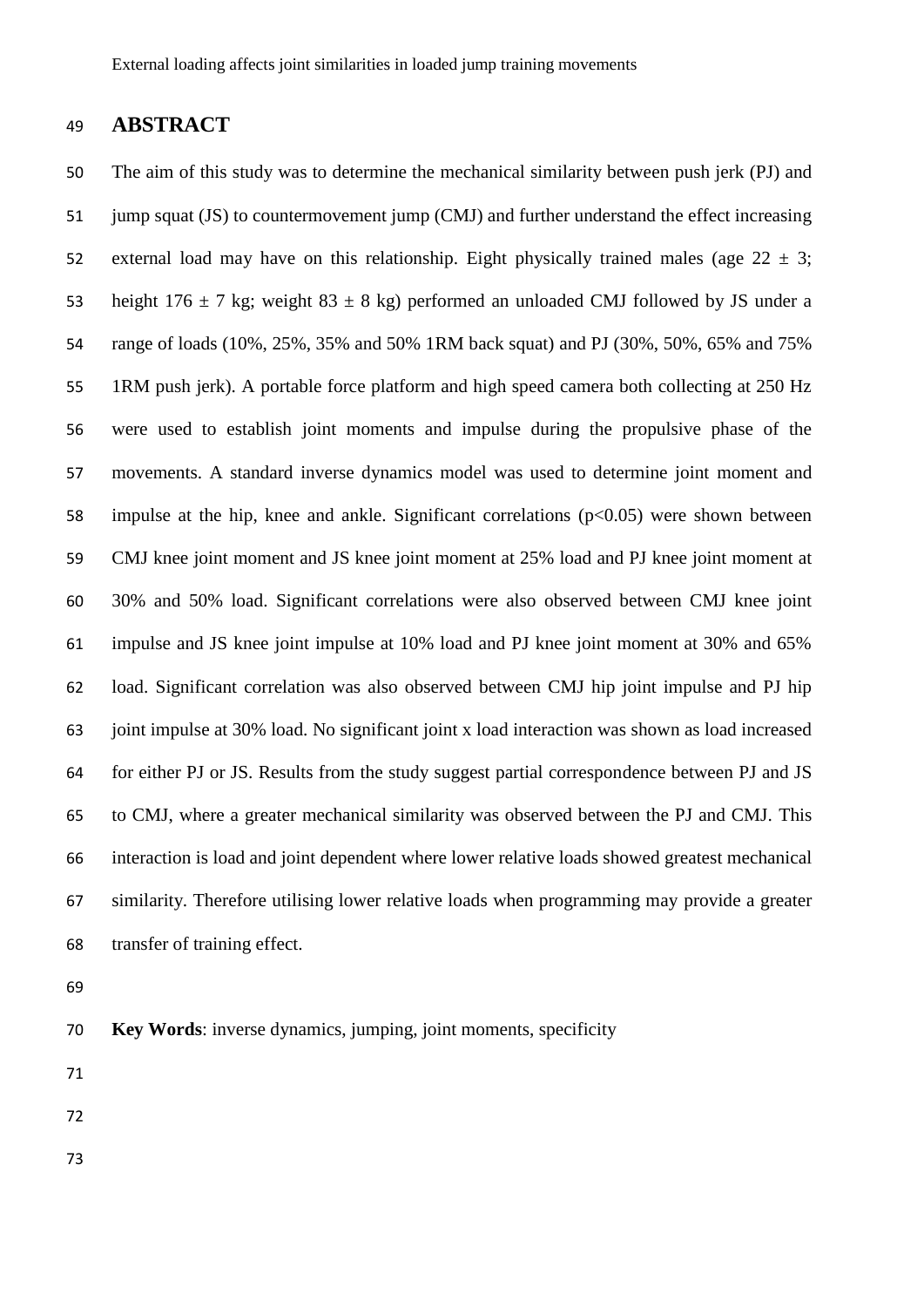#### **INTRODUCTION**

 When choosing exercises to enhance physical qualities, consideration of the correspondence between a training exercise and target sport skill is regarded and often results in the categorization of exercises from general to specific in regard to the mechanical similarity to a specific sport skill. Choosing the most appropriate exercises for training to enhance sport specific motor qualities, by the assessment of the similarities in kinetic and kinematic qualities between the training exercises and the sporting skills may allow for more direct transfer (8).

 A sporting skill that is of importance in many sports is the vertical jump. Although the vertical jump is a valuable training exercise in its own right, coaches will often use modalities such as Olympic weightlifting and lower limb ballistic exercises to enhance vertical jump ability. This is based upon the contention that these movements are mechanically similar to vertical jumping, mainly due to the triple extension pattern that is displayed, their similar movement velocities and rate of force development (3,5,15). Despite the prevalence of this common assumption, there is a lack of conclusive evidence of a mechanical similarity. In particular, there is a body of previous work that has compared the external kinetics (e.g. ground reaction force; GRF) of these movements, however comparisons of the internal kinetics (e.g. individual joint moments) are reported to a much lesser extent (2,5,6,17,20,27,30,31). Specifically, joint moment analysis is a commonly used description of internal kinetics and describes joint specific loading in a given movement. Due to the time constraints in many sporting actions, the assessment of joint impulse (integral of moment with respect to time) may provide further insight into the strategies used to complete specific movements. Studies investigating internal kinetics have been shown to be important for understanding the mechanical similarities between skills such as sprinting, lunging and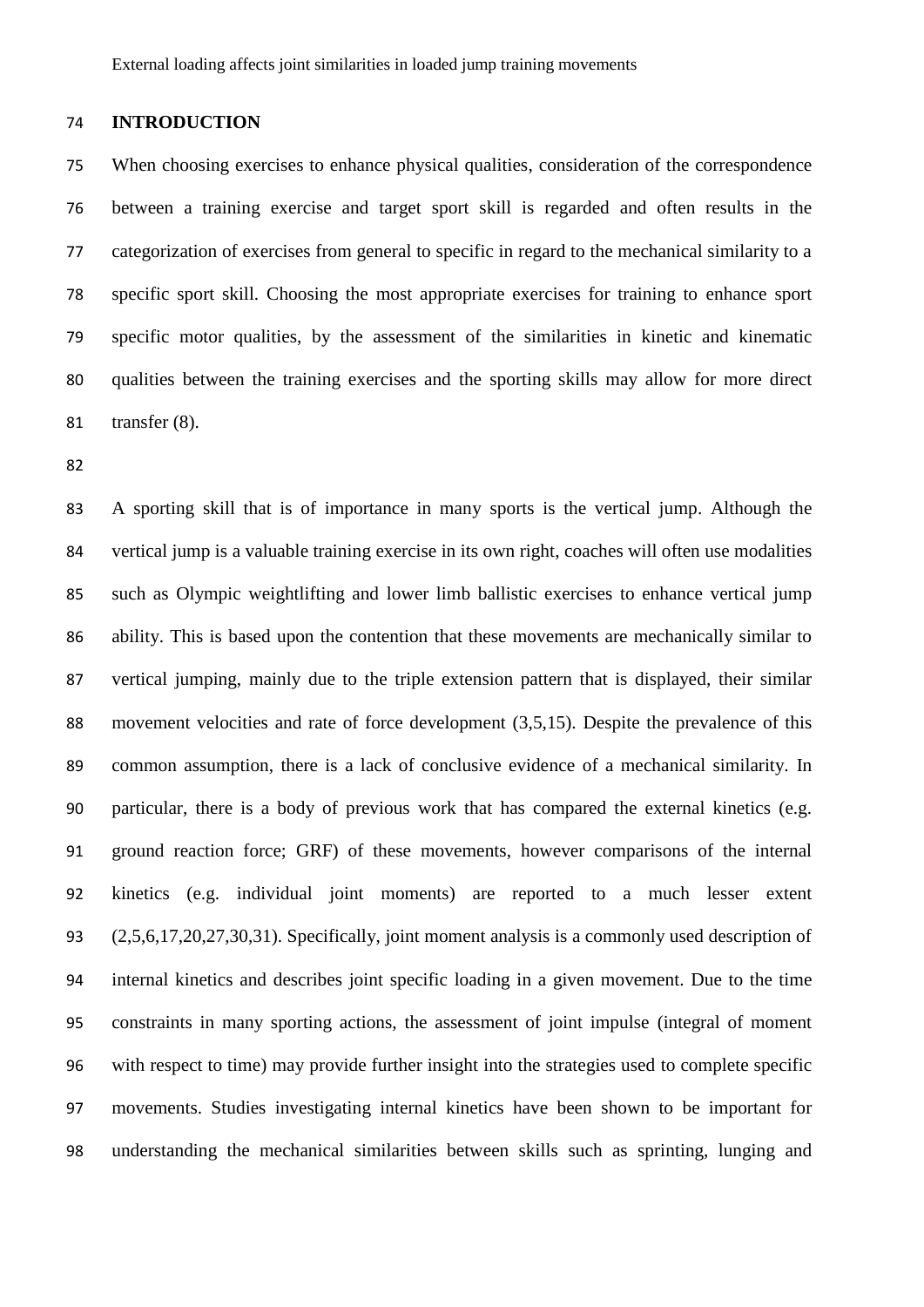squatting (e.g. 7,33,34). However, there is still limited research in this area, warranting further investigation.

 There is some recent evidence that suggests that the joint kinetics of common training movements like Olympic weightlifting may not be as similar to vertical jumping as it is commonly assumed. For instance, Cleather, Goodwin and Bull (9) have shown that the joint moments in a countermovement jump (CMJ) can be variable, with some athletes showing a knee dominance (i.e. greater amount of knee moment production), some showing a hip dominance (greater hip moment production) and some showing a more balanced strategy. In contrast, they found that the pattern of joint moments in the push jerk (PJ) were more consistent, showing a clear knee dominant strategy. Thus, when considering the internal (joint) kinetics, the PJ is more similar in those athletes who are knee dominant jumpers. Taking into regard the continuum of general to specific exercises for sports performance, for those athletes who adopted more hip dominant strategies the PJ may be a more general exercise and movements considered to produce more hip moment, such as jump squats (28), could instead be used as a more specific exercise for these athletes. Further research in various movements may add further insight into this matter.

 Another open question is the effect of external load on the internal kinetics (and hence the mechanical similarity) of exercises and sports skills. Again, the effect that an increase in load has on movement has been subject to analysis by a number of studies (19,22,23,32,33). A recent study by Moir, Gollie, Davis, Guers and Witmer (28) showed that during a jump squat (JS) there was a linear increase in the joint moments at the hip, knee and ankle as the load was increased. Conversely, a number of similar studies, reporting on internal joint kinetics in other movement skills, have shown a nonlinear increase in kinetic variables (e.g. joint power,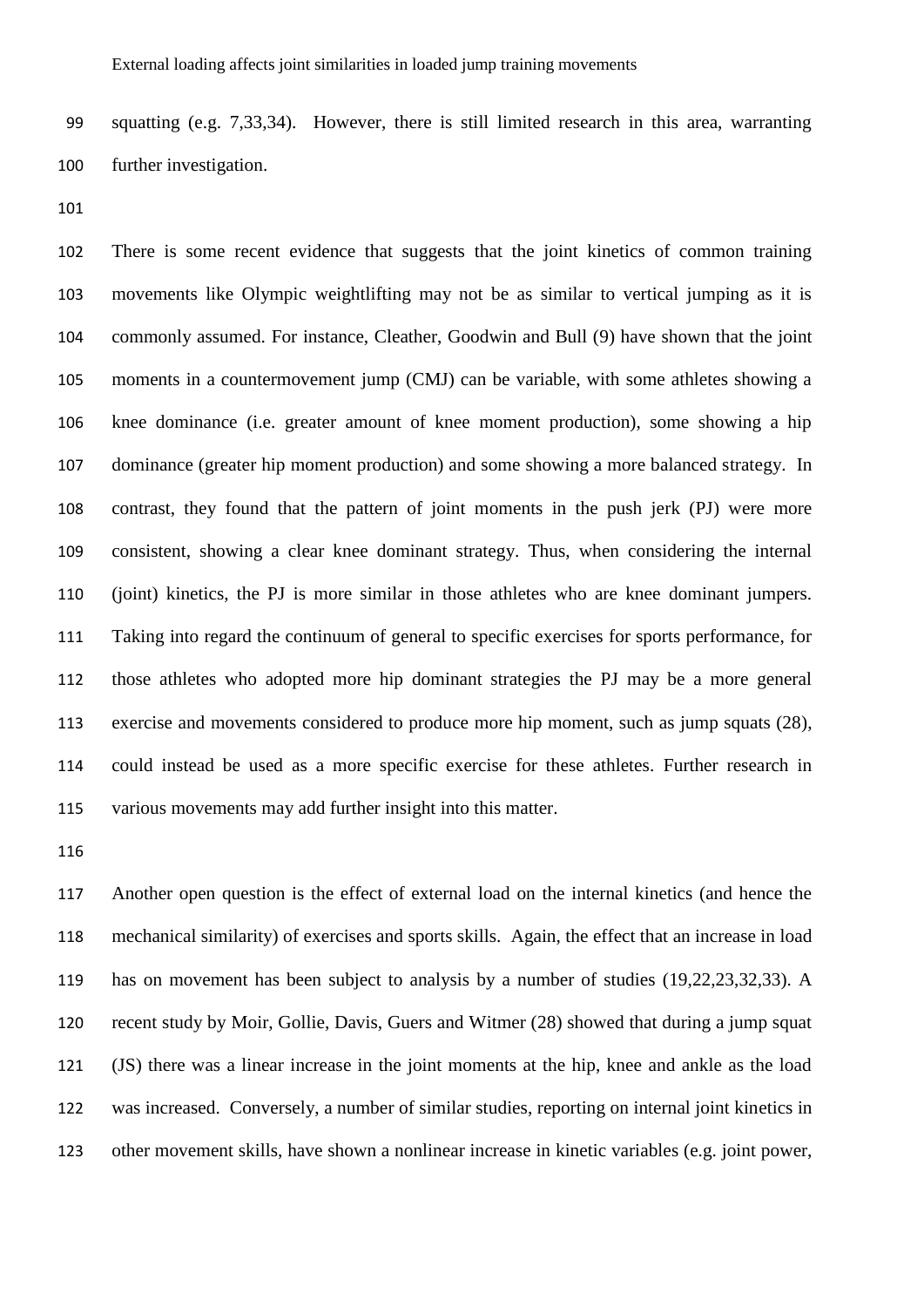joint moment) at the hip, knee and ankle as load increases (13,19). Therefore, it is entirely plausible that in different movements, the relative moment contribution of the ankle, knee and hip might change as the loading increases (representing a changing movement strategy with increased load). For example, as load increases within a given movement, there may be a change in joint moment contribution from greater knee to greater hip moment. Given the potential change in movement production with increasing load this may have ramifications in regards to the mechanical similarities between movements and it is certainly an area that deserves further investigation.

 This review has therefore identified the possibility that some training movements may not share as strong a mechanical similarity to vertical jumping as is commonly portrayed or that the similarity may vary with increasing load. This in turn could impact the decision on whether to use the training modalities as general or specific exercises and thus impact the adaptations attained. Therefore, the aim of this study was to evaluate the mechanical similarity (based upon internal kinetics, joint moment and joint impulse) between two common training movements and the CMJ. A secondary aim was to determine if the similarity altered with increasing load in the training activities. It was hypothesised based on previous research (9, 26) the PJ would display greater mechanical similarities to CMJ at hip and knee joint compared to JS at hip joint. It was also hypothesised increasing load would decrease the mechanical similarity between both lifts and CMJ based on alterations in movement strategies that may occur.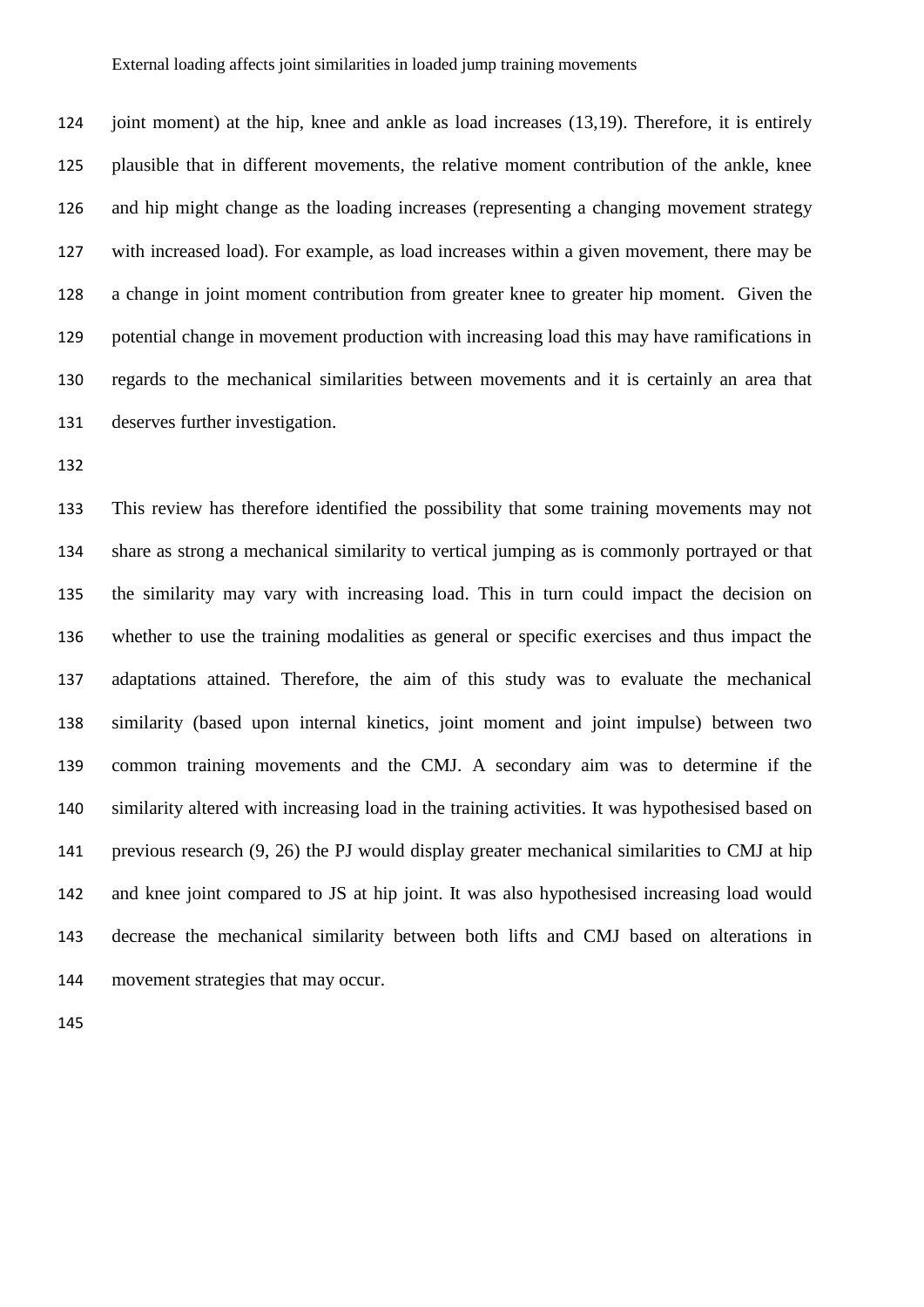#### **METHODS**

#### **Experimental approach to the problem**

 This study was designed to establish the degree of mechanical similarity that two commonly used resistance exercises (JS and PJ) shared with the CMJ. Further to this, it was the aim to assess how increasing external load in these lifts would affect this relationship. Subjects completed three repetitions of CMJ followed by three repetitions at each load for both JS and PJ. Kinetic and kinematic data were recorded via portable force plate and high speed camera. A 2- dimensional (2D) linked rigid segment model was used for an inverse dynamics analysis (IDA) to determine hip, knee and ankle joint moments and joint impulse. These data were then compared between each condition and load in order to test our hypotheses.

## **Subjects**

 Eight male subjects were recruited from a local university weightlifting club. Subjects 158 characteristics were (mean  $\pm$  SD): age 22 $\pm$ 3, height (m) 1.76 $\pm$ 0.7, mass (kg) 83 $\pm$ 8. Only 159 subjects who had 6 months prior experience in weightlifting, could back squat  $1.5 \times$  bodyweight (BW) and had no musculoskeletal injuries that would affect their ability to train 161 were included (training years  $2\pm 1$ , back squat 1RM (kg)  $157\pm 18$ , push jerk 1RM (kg)  $93\pm 12$ ). Prior to commencement of the study subjects were asked to refrain from exercise for the 24 hours preceding testing. All subjects were provided with details of the study which included an information sheet, verbal instructions and an informed consent form that was signed before testing could begin. Ethical approval was granted by the ethical review board of St Mary's University College.

#### **Procedure**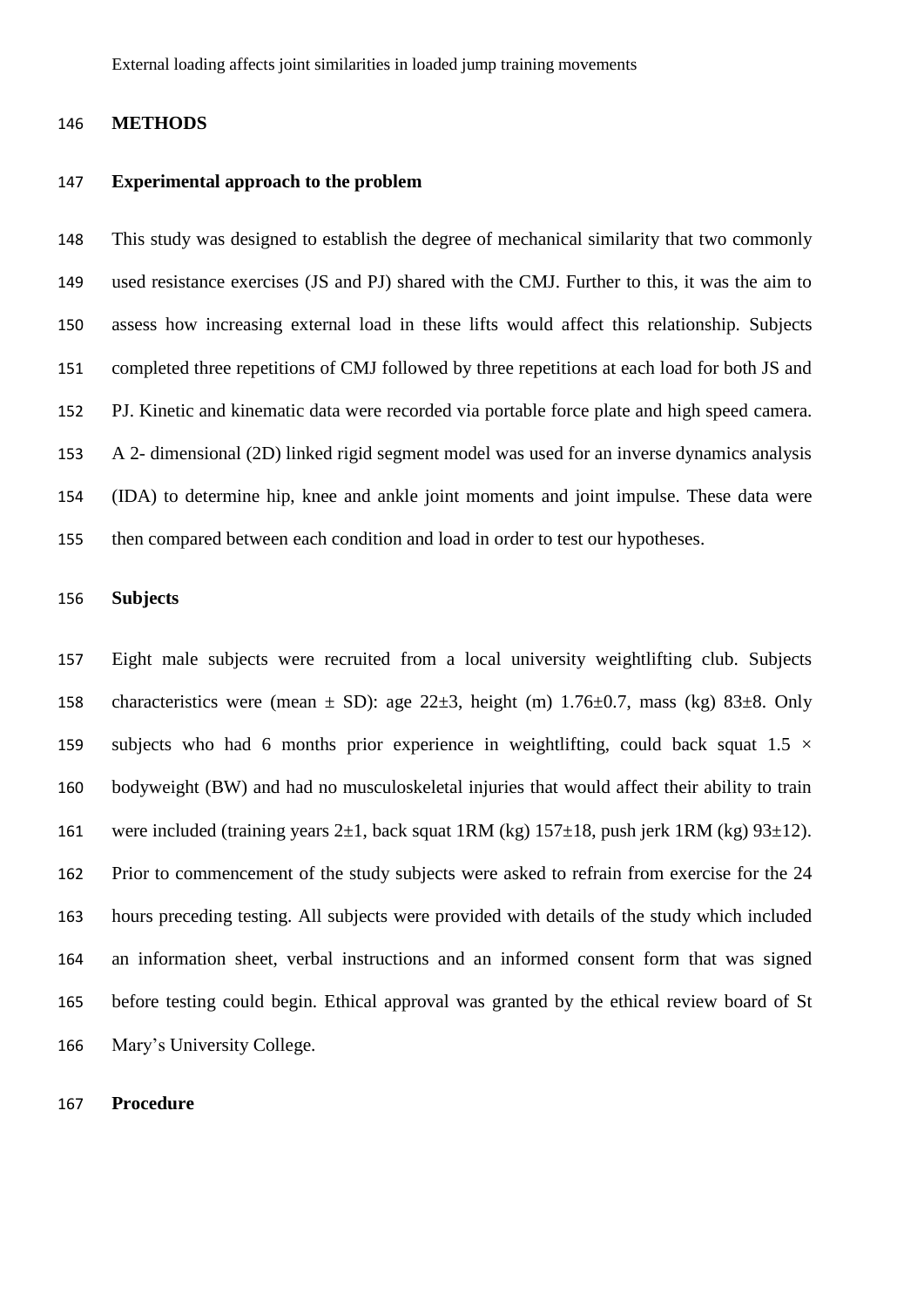At least one week prior to the main testing session all subjects took part in a 1 repetition maximum (1RM) testing session. This required subjects to complete both a 1RM back squat and a 1RM push jerk following the testing protocol of Winchester, Erickson, Blaak and McBride (38).

 The main testing session began with a standardized warm up consisting of ten bodyweight squats, ten inchworms and barbell work including ten jumps squats and ten push jerks completed in their own time. Participants then performed an unloaded CMJ, followed by the loaded lifts. The order in which the participants completed testing of the loaded lifts (i.e. whether they performed the JS or the PJ first) was randomized. Test re-test reliability was not tested as previous studies have shown high degrees of reliability in loaded and unloaded 178 jumping movements (29).

#### *Countermovement Jump*

 Subjects performed three repetitions of the CMJ. It began with subjects in an upright position with hands akimbo. Subjects were instructed to jump maximally for each repetition with depth of the countermovement jump self-selected. Previous research (16) has established trained subjects show a high degree of reliability between repetitions when self-regulating rest periods. As athletes were experienced in training in the present study they were trusted in their judgement to self-select rest periods, this was also to ensure they felt adequately recovered between each repetition.

*Jump Squat*

 The loaded JS began with subjects in an upright position with the barbell placed on the upper back. Subjects performed a maximal jump initiated with a countermovement where depth was again self-selected. Three repetitions of each load were performed with self- selected rest periods between each repetition.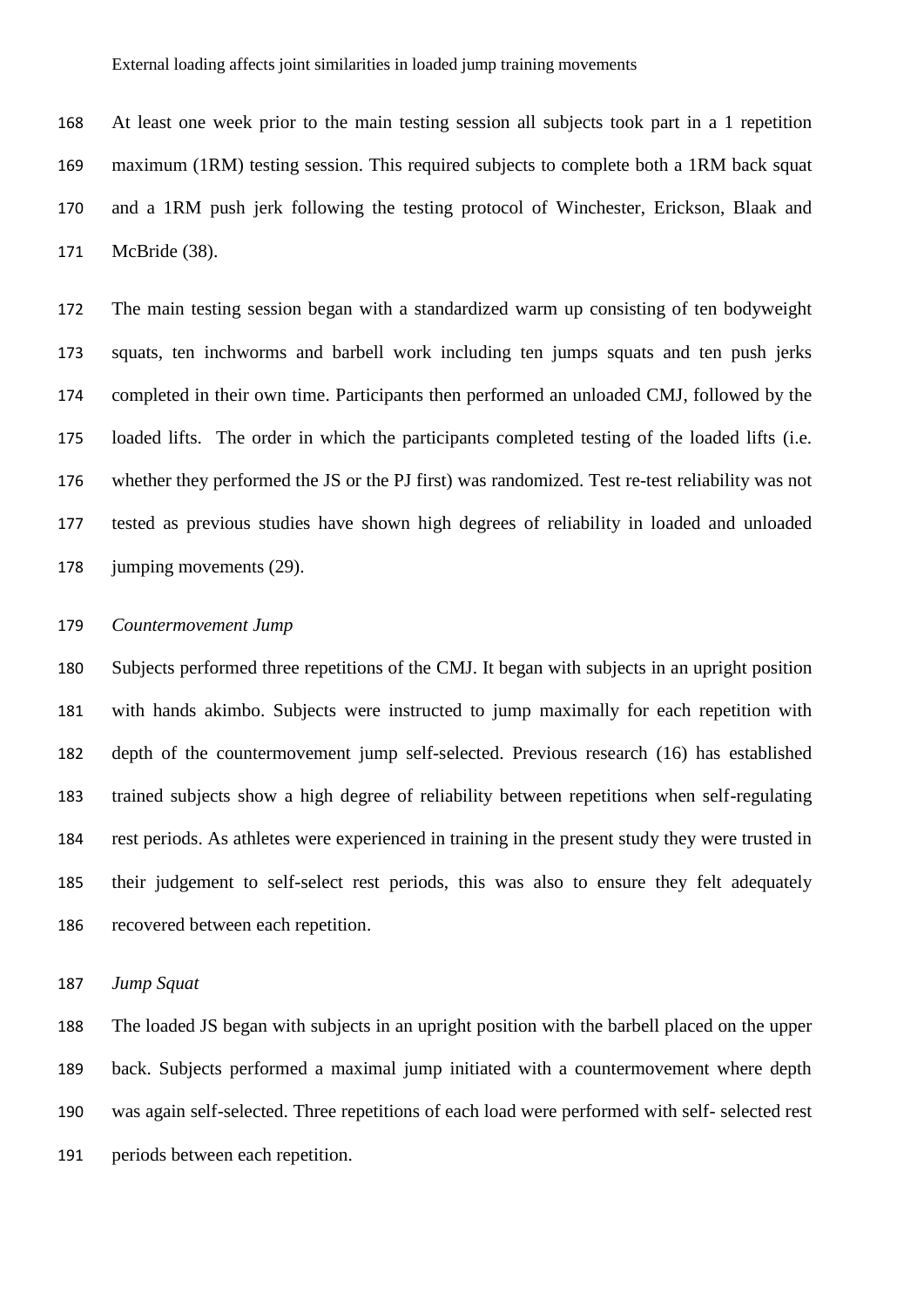*Push Jerk* 

 The loaded PJ began with subjects in an upright position with the barbell placed on the anterior deltoids. Subjects initiated the movement with a countermovement before extending the arms above the head and landing in a semi squat position. Three repetitions of each load were performed with self- selected rest periods between each repetition.

 Loads for the lifts were as follows: jump squat - 10, 25, 35 and 50% of back squat 1RM; push jerk - 30, 50, 65 and 75% of PJ 1RM. Different loads were selected for each lift as they more closely reflect those which would be used in strength and conditioning practice. The greatest loads lifted (i.e. 50% of back squat 1 RM for jump squat or 75% of PJ 1RM for the PJ) were always completed last to ensure there was not a large increase in weight from the warm up. Both exercises and order of the three preceding loads (10, 25 and 35% of squat 1RM for jump squat, or 30, 50 and 65% of PJ 1RM for the PJ) were randomised. As subjects were well trained this protocol was deemed sufficient to minimise fatiguing effects, this was confirmed 205 with statistical analysis, where no effect of order occurred  $(p < 0.05)$ .

 After all loads had been completed for the first exercise a 10 minute rest was provided. The same protocol then followed with the second lift. Due to the training status of these subjects (all performing weight training 5-6 times a week and five subjects regularly competing in weightlifting competitions) it was not deemed necessary for the two lifts to be tested in separate sessions.

### **Instrumentation**

 Markers were placed on bony landmarks of anatomical structures on the shoulder (acromioclavicular joint), hip (greater trochanter), knee (lateral ridge of tibial plateau), ankle (apex of the lateral malleolus) and distal end of the foot (metatarsus head) (39,40). Kinematic data were collected using a high speed video camera (Phantom V5.2, Vision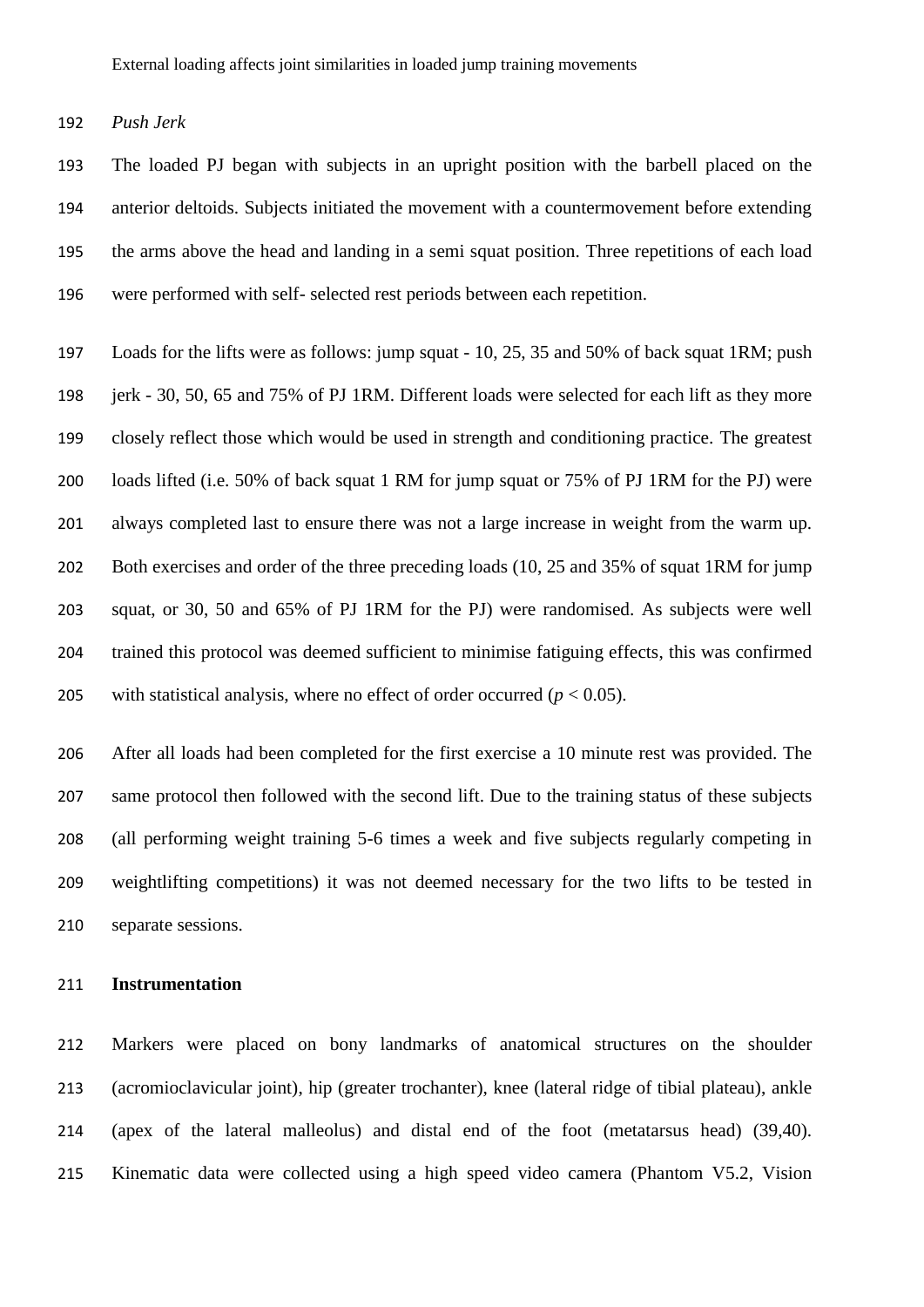Research Inc, Wayne New Jersey, USA) sampling at 250 Hz. The camera was positioned perpendicular to the right hand side of the participant (sagittal plane view). The image was calibrated using two vertical poles of known height (1.70 m) which were placed 0.60 m apart in the centre of the field of view. Digitized co-ordinate data were filtered using a fourth order dual pass Butterworth filter with a cut off frequency of 6Hz in MATLAB (MatLab, The Mathworks, Inc, Natick, MA, USA). GRF data were collected using a portable force plate (Kistler Type 9286AA, 600mm x 400mm, Kistler Instruments AG, Wintherthur, Switzerland) sampling at 250 Hz, mounted within a portable lifting platform.

 Kinetic and kinematic data were synchronised using an external synchronisation unit, which was linked to a bank of LEDs illuminating in series at 1000Hz. Data was combined for use within an IDA to determine joint moments. An average of the peak values determined from the first and last repetition of each lift were used for analysis, additionally only the propulsive 228 phase of the lifts was used for analysis.

#### **Inverse Dynamics Analysis**

 A rigid, linked, four segment model (Figure 1) was used for the IDA, where the foot was from the second metatarsal to the ankle joint centre, the shank was from the ankle joint centre to the knee joint centre, the thigh was from the knee joint centre to the hip joint centre, and the trunk was from the hip joint centre to the shoulder joint centre. It was assumed that the centre of joints and segment ends would lie on the midlines of the body segments (21). The combination of filtered co-ordinate data, external ground reaction force and anthropometric data (sourced from de Leva (12)) were used to solve the 2D equations of motion using standard IDA procedures (11). Firstly, kinematic data representing the movement of the segments was calculated from the co-ordinate data. Next, the force and moment acting upon the distal end of the foot segment were determined from the force plate data. Finally, the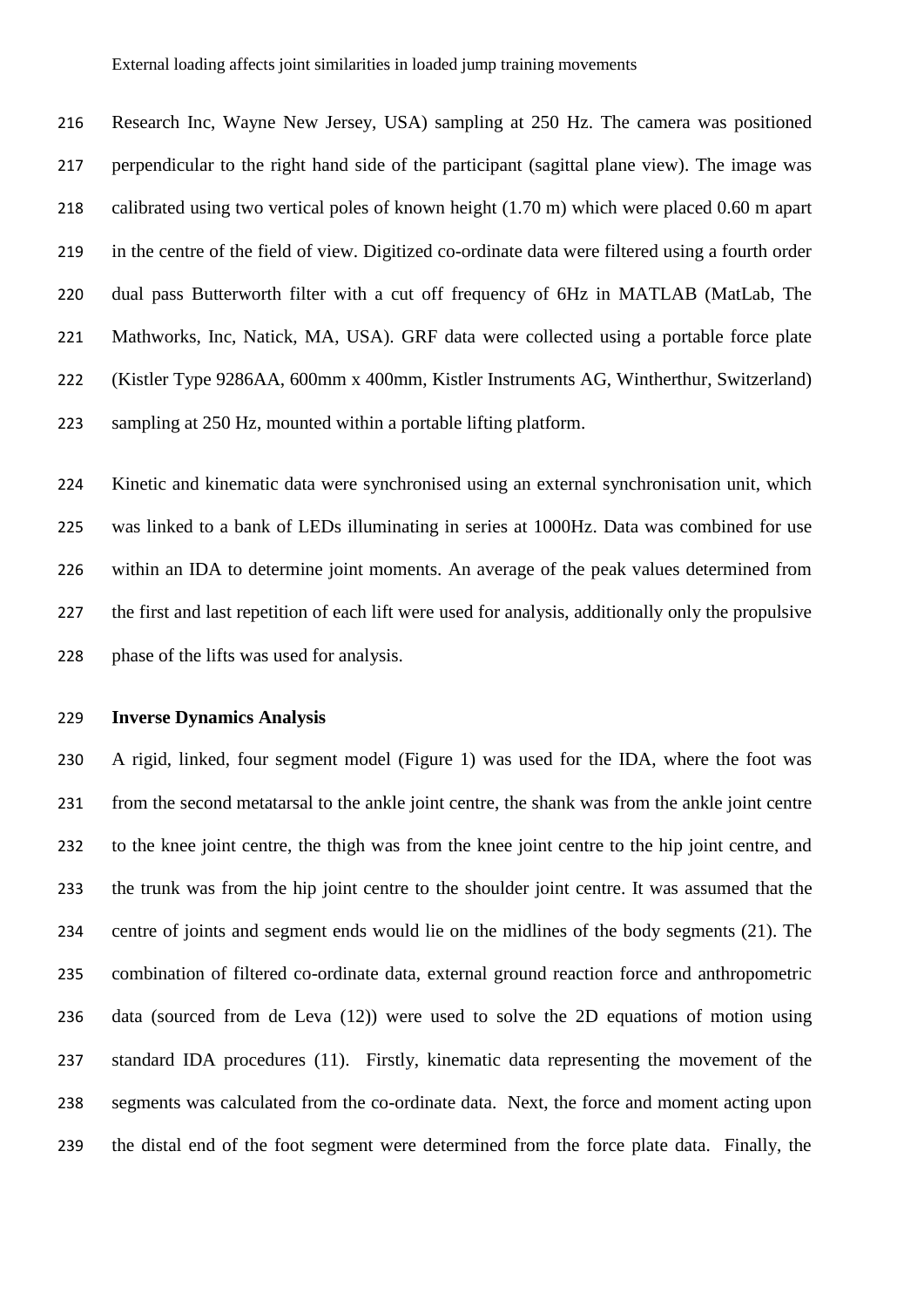Newton-Euler equations of motion were solved in turn for each segment, working from proximal to distal, in order to establish inter-segmental forces and moments. Equations to solve IDA are displayed below: 1- centre of mass (COM) 2- acceleration at COM and 3 - velocity at COM 4- Segment velocity 5- Segment acceleration.

244 (1) 
$$
COM_x = Xp + (\%
$$
 length of segment for COM) \* (Xd - Xp)

246 (2) 
$$
a_{COM} = \frac{COM_3 - COM_1}{T_3 - T_1}
$$

248 (3) 
$$
v_{COM} = \frac{a_{com3} - a_{com1}}{T_3 - T_1}
$$

(4)  $\qquad \qquad \omega = \frac{d\phi}{dt}$ 249 (4)  $\omega = \frac{dv}{dt}$ 

$$
250 \qquad (5) \qquad \qquad \alpha = \frac{d\omega}{dt}
$$

252 Where  $\omega$  = angular velocity,  $d\phi$  = rate of change in angular displacement,  $dt$  = rate of change 253 in time,  $\alpha$  = angular acceleration,  $d\omega$  = rate of change in angular velocity, p = proximal, d = 254 distal,  $a_{com}$  = acceleration of COM,  $v_{com}$  = velocity of COM and T = time.

*Figure 1 here*

 Net joint moments which combine the net intersegmental moments across joints were integrated to attain joint moment impulse values, which reflect total joint moment production with respect to time. All moment values were normalised to subject mass so comparisons between subjects could be made.

## **Statistical Analysis**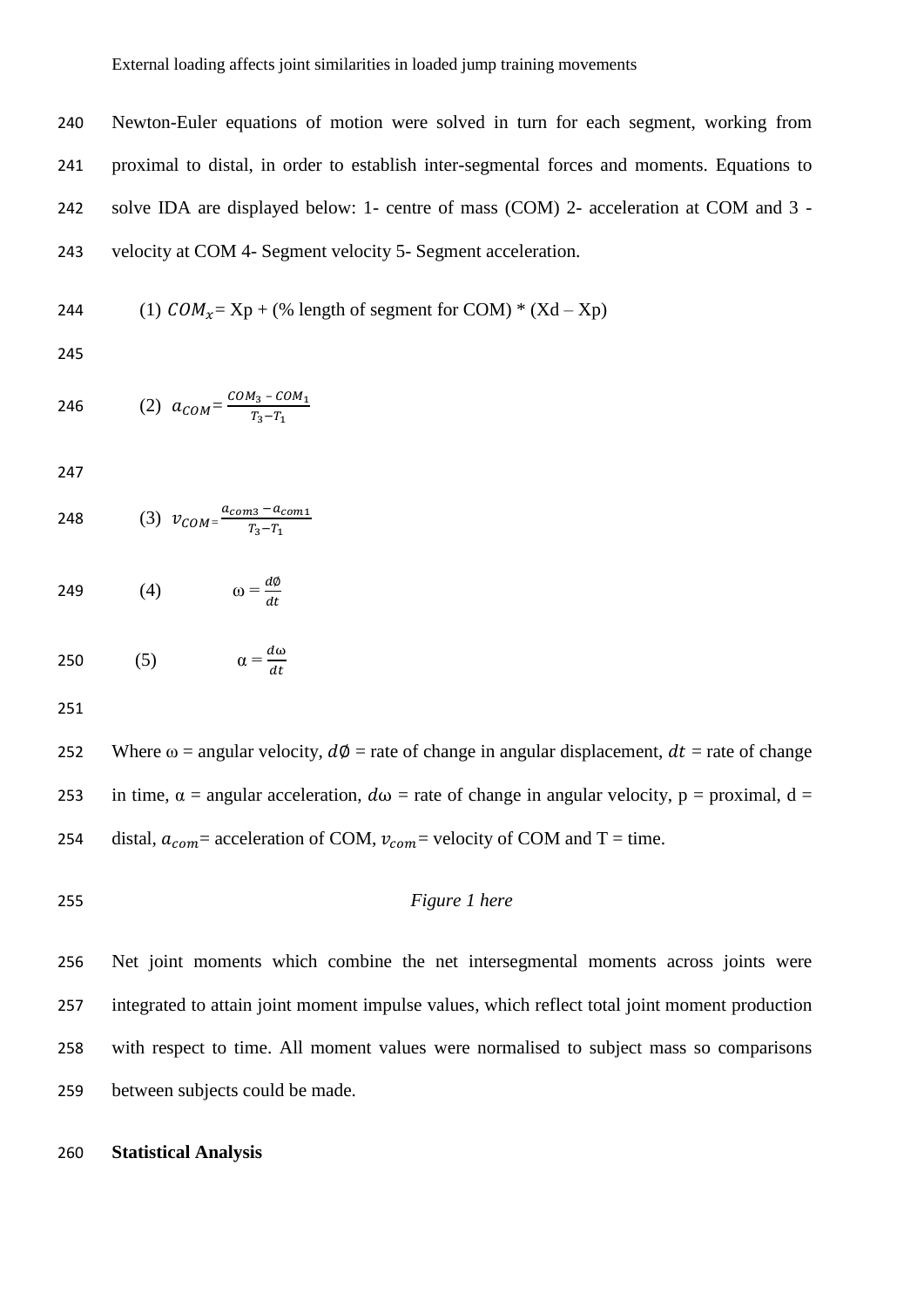261 Descriptive data are presented as means  $\pm$  SD for all data. A post hoc power analysis was carried out with sample size of eight. Power analysis indicated appropriate statistical power >0.80 was achieved. To assess order effect participants were split into three groups based on the order they performed the lifts. A repeated measures analysis of variance (ANOVA) was performed to determine the interaction between group x trial. After assessing linearity of data a Pearson's correlation coefficient was used to determine the relationship between joint moment and joint impulse across different joints between the CMJ, PJ and SJ data. Additionally, Pearson's correlation was used to determine the relationship between joint moment and joint impulse as load increased between CMJ, PJ and JS. For analysis of the 270 kinetic data two repeated measures ANOVA were used for the joint  $\times$  load interaction for each lift. Greenhouse Geisser (GC) corrections were used when Mauchly's Test of Sphericity was violated. Bonferroni adjusted t-tests were used for post hoc testing when ANOVA 273 produced significant results. Significance level was set at  $p < 0.05$  for all data. Data was analysed using Windows Microsoft Excel 2007 (Microsoft Corporation: Redmond, WA) and IBM SPSS Statistics (Version 21, IBM Corp: Armonk, NY).

#### **RESULTS**

 The relationship between joint impulse and joint moment between CMJ and JS (Table 1) highlighted a significant strong positive correlation between knee joint moment at 25% 1RM load (r=0.920, 95% CI [0.612-0.986]) and knee joint impulse at 10% 1RM load (r=0.804, 95% CI [0.229-0.963]) during the JS. As load increased above this point there were no further statistically significant correlations between CMJ and JS across all loads or joints.

 The relationship between joint impulse and joint moment between CMJ and PJ (Table 2) highlighted a strong positive correlation between knee joint moment at 30% 1RM load (r=0.750, 95% CI [0.096-0.952]) and 50% 1RM load (r=0.808, 95% CI [0.240-0.964]).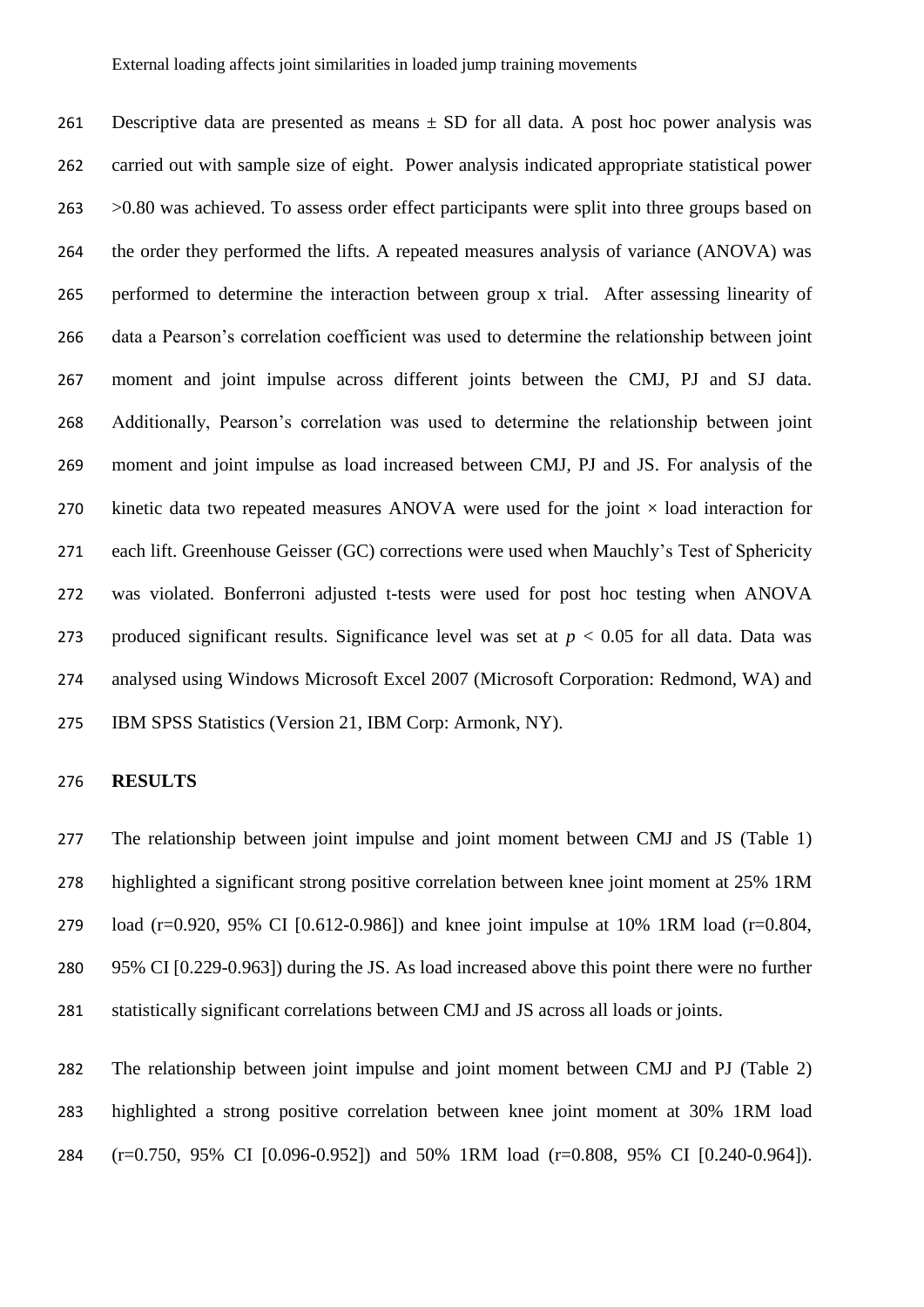Strong positive correlations were also observed between knee joint impulse in the CMJ and PJ at 30% 1RM load (r =0.708, 95% CI [0.007-0.942]) and between hip joint impulse at 30% 1RM load (r=0.871, 95% CI [0.431-0.946]) and 65% 1RM load (r=0.797, 95% CI [0.211- 0.962]). No further significant correlations were observed for joint impulse in the CMJ and PJ.

## Table 1-2 here

 Peak joint moments for all lifts and across all loads are shown in Table 3. Significant main 292 effect was observed for joint  $(F[2,14] = 9.093, p = .003)$  for the JS. There were significant differences between the knee and hip joint moments at 25% 1RM and between the ankle and knee and the knee and hip at 35% 1RM (*p* < 0.05). Significant mean effect was observed for 295 load  $(F[3,21] = 14.473$ ,  $p = .000$  for PJ. There were significant differences between the hip and knee joint moments at loads of 30, 50 and 75% 1RM. Hip, knee and ankle joint moments were significantly greater as load increased from 30% to 75% 1RM (*p* < 0.05) in the PJ.

#### *Table 3 here*

 Table 4 shows the variation of joint impulse values across all lifts and loads. A significant 300 main effect for load  $(F[3,14] = 7.452, p < 0.05)$  was observed for the JS. For all lifts of the JS, except at 25% 1RM, hip joint impulse was greater than knee joint impulse. However, there were no statistically significant differences in joint impulse during the JS as load 303 increased ( $p > 0.05$ ). Significant main effects for joint ( $F[2,14] = 6.489$ ,  $p < 0.05$ ) and load  $(F[3,21] = 4.89, p < 0.05)$  were observed for PJ. For the PJ, ankle and hip joint impulse were significantly different from each other across all loading schemes (*p* < 0.05). Knee and hip joint impulse were significantly different between each other at all loads except 65% 1RM.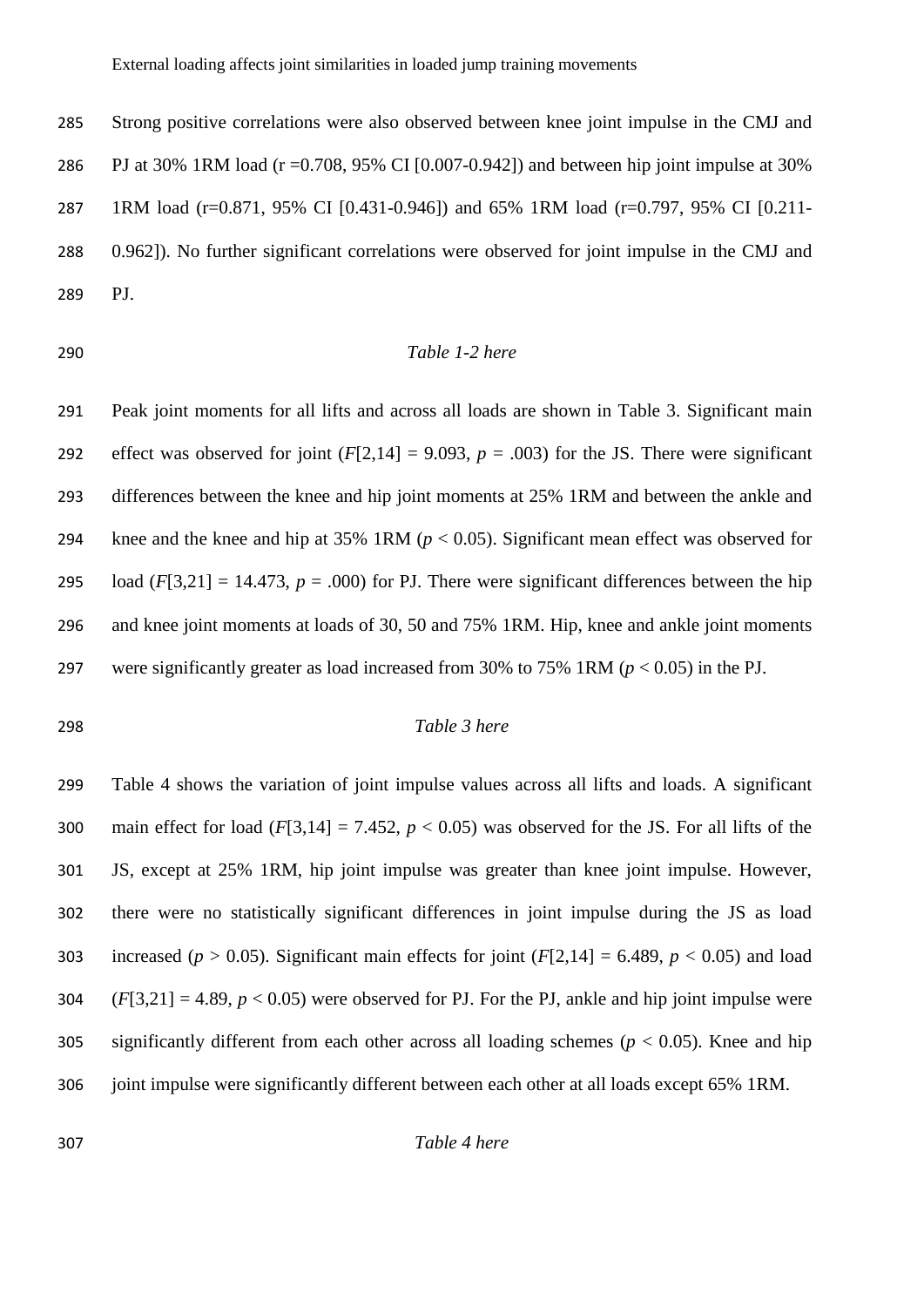Figures 2-3 provide representative data at lightest relative loads for JS (30%) and PJ (35%) to highlighting the proximal to distal joint moment pattern that was displayed across all jumping movements.

## *Figures 2-3 here*

## **DISCUSSION**

 The present study aimed to evaluate the mechanical similarity of the PJ and JS to the CMJ and to further evaluate the effect increases in external loading had on the mechanical similarity. This study showed that there was a partial correspondence between both lifts and CMJ, which exhibited a load and joint dependent relationship.

 Traditionally movements are compared based solely on external mechanics. As discussed previously, this approach gives a global representation of the movement but does not explain the internal kinetics. When analysing movement in the more traditional manner, all participants within the present study presented a proximal to distal pattern of moment production from hip, knee and ankle during all three lifts and load (see Figures 2 and 3 for representative data). This patterning of movement is characteristic of jumping based activities and has been described by Bobbert and Van Soest (4). This sequence allows the attainment of greater jump heights, through the action of hip, knee and ankle extension, allowing more optimal transfer of energy between joints. Even though the demands of movement were slightly different between JS and PJ, with the bar positioned either posteriorly (JS) or anteriorly (PJ), the goal of the movements was still to move the system mass vertically. It then seems that the proximal to distal pattern of peak moment production is stable with respect to the addition of loading or the vertical projection tasks considered here. Additionally, this proximal to distal patterning has been observed during other sporting movements such as sprinting (10). Collectively this information is useful for coaches in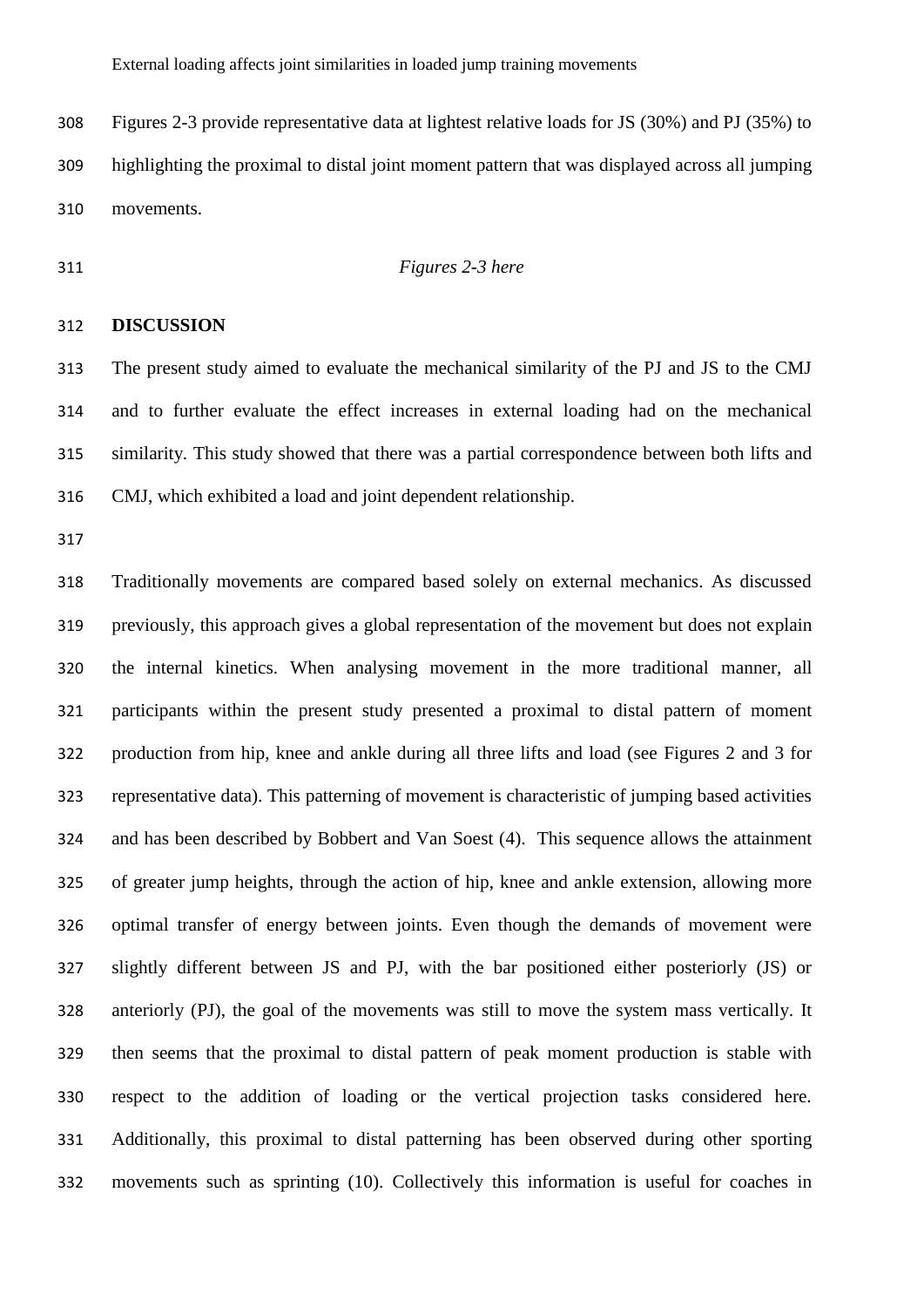understanding training modalities with similar movement sequences to that of vertical jumping. However, further analysis from this present research suggests that despite the apparent similarity between these exercises there are differences when considered at this internal level.

 Correlational analysis showed significant strong positive correlations between the CMJ and JS at 10% 1RM for knee joint impulse (r = 0.80, 95% CI [0.229-0.963]), and 25% 1RM for knee joint moment (r = 0.920, 95% CI [0.612-0.986]). However no other significant correlations were found between CMJ and JS across load or joints. This indicates only a partial correspondence between the CMJ and JS which occurs at lighter relative loads. This is not in line with the original hypothesis, where it was postulated JS would show correlations between CMJ at the hip joint. The lack of greater mechanical similarity between the hip and ankle could be explained from previous research establishing trunk inclination role on jumping performance (25, 36). In particular Vanrenterghem, Lees and de Clercq (36) showed when the trunk is held in a vertical position (as would be the case during a loaded jump squat) there is greater knee joint moment developed, whereas this decreases by 13% when trunk inclination is not restricted. It would seem that during a JS at lighter loads (<25% 1RM) due to the position of the bar on the upper back, this increases the trunk angle reducing the demand at the hip joint compared to an unloaded CMJ, subsequently increasing the involvement of knee extension in vertical translation (25). Therefore, despite more traditional analysis highlighting similarity in movement patterns between CMJ and JS, further analysis indicates JS may alter the loading at joints based on the added constraints of the loaded bar which limit trunk movement compared to a CMJ.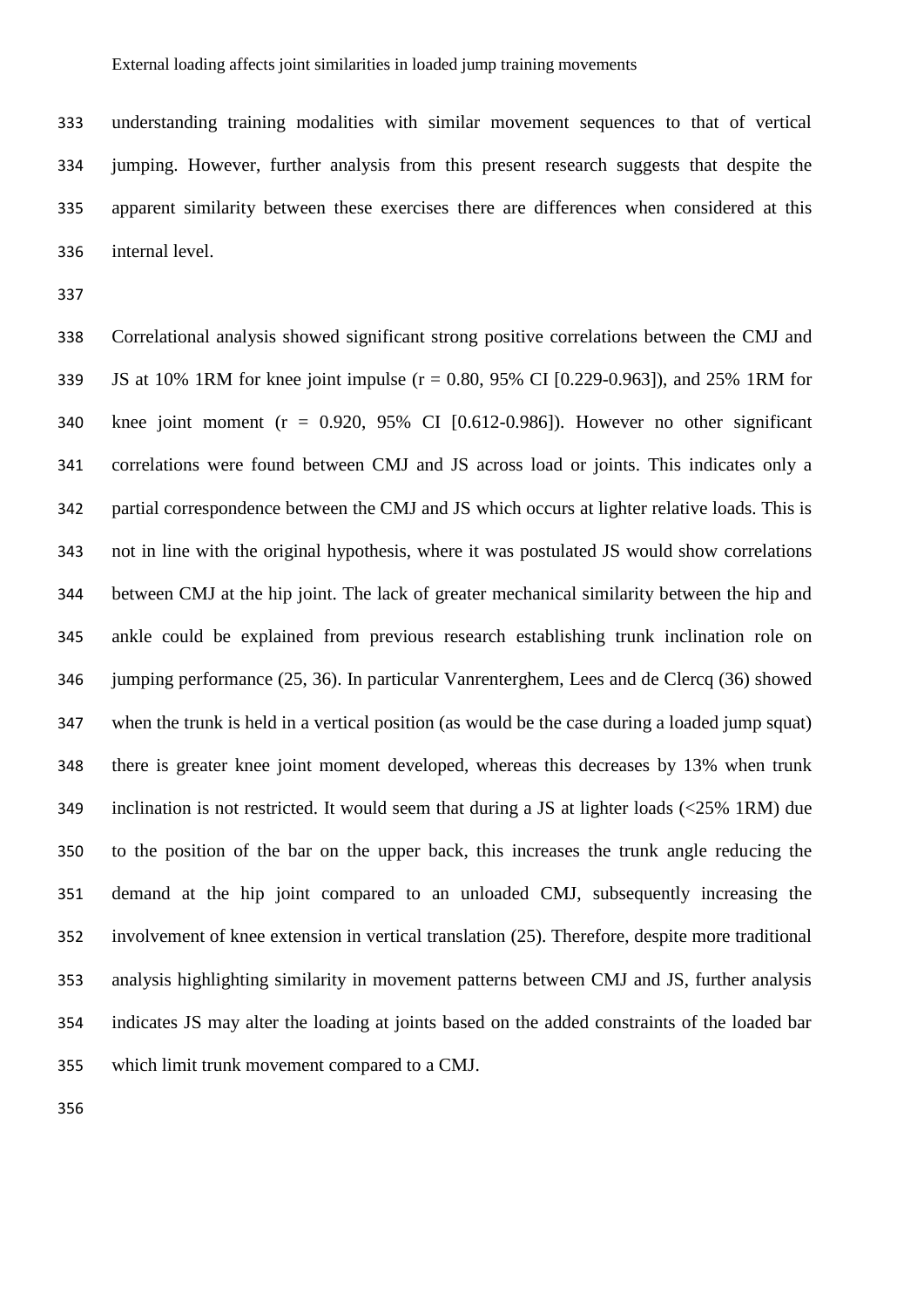Similarly, significant positive correlations were observed between CMJ and PJ at 30 and 50% knee joint moment, this is in line with the original hypothesis. To the authors' knowledge there is only one previous study that has examined joint kinetics between the CMJ and PJ. In partial agreement with the present studies results, Cleather et al. (9) found strong correlations between hip and knee moments between the PJ and CMJ. However, a point to consider within the work of Cleather et al. (9) is that an absolute load of 40 kg was used for all subjects. This makes direct comparison between studies more challenging, nevertheless 40 kg corresponds to loads between 30 and 50% 1RM PJ for subjects tested within the present study. The slight differences observed between these two studies could in part be attributed to individual's movement strategies, where previous research has established individuals performing the same skill use varying strategies (14,34,35,37). In particular, analysis of a CMJ has highlighted varying contributions from the hip, knee and ankle from joint moment data. For example Vanezis and Lees (35) demonstrate that for good jumpers (based on the top 9 subjects determined by the mean jump data from three trials) the contribution from hip, knee and ankle is as follows: hip 43%, knee 29% and ankle 28%. Contrastingly, Hubley and Wells (18) reported 49% of the total work performed at the knee followed by 28% at the hip and 23% at the ankle. Similarly, Cleather et al. (9) showed a greater percentage contribution from the knee at 35%, hip 33%, and ankle 33% compared to 39% hip, 29% knee and 32% ankle in the current study. This suggests within the present study a greater hip dominant strategy was used compared to a knee dominant strategy used by participants in Cleather et al. (9) study. In comparison both studies highlighted greater knee joint moments compared to hip joint moments in the PJ, with significant increases in knee joint moment compared to hip joint moment at 30% and 50% 1 RM in the current study (30% knee 1.77 Nm/kg, hip 1.20 Nm/kg; 50% knee 2.07 Nm/kg, hip 1.39 Nm/kg in the current study). This would indicate for the current subjects the addition of load provided a constraint on their movement, resulting in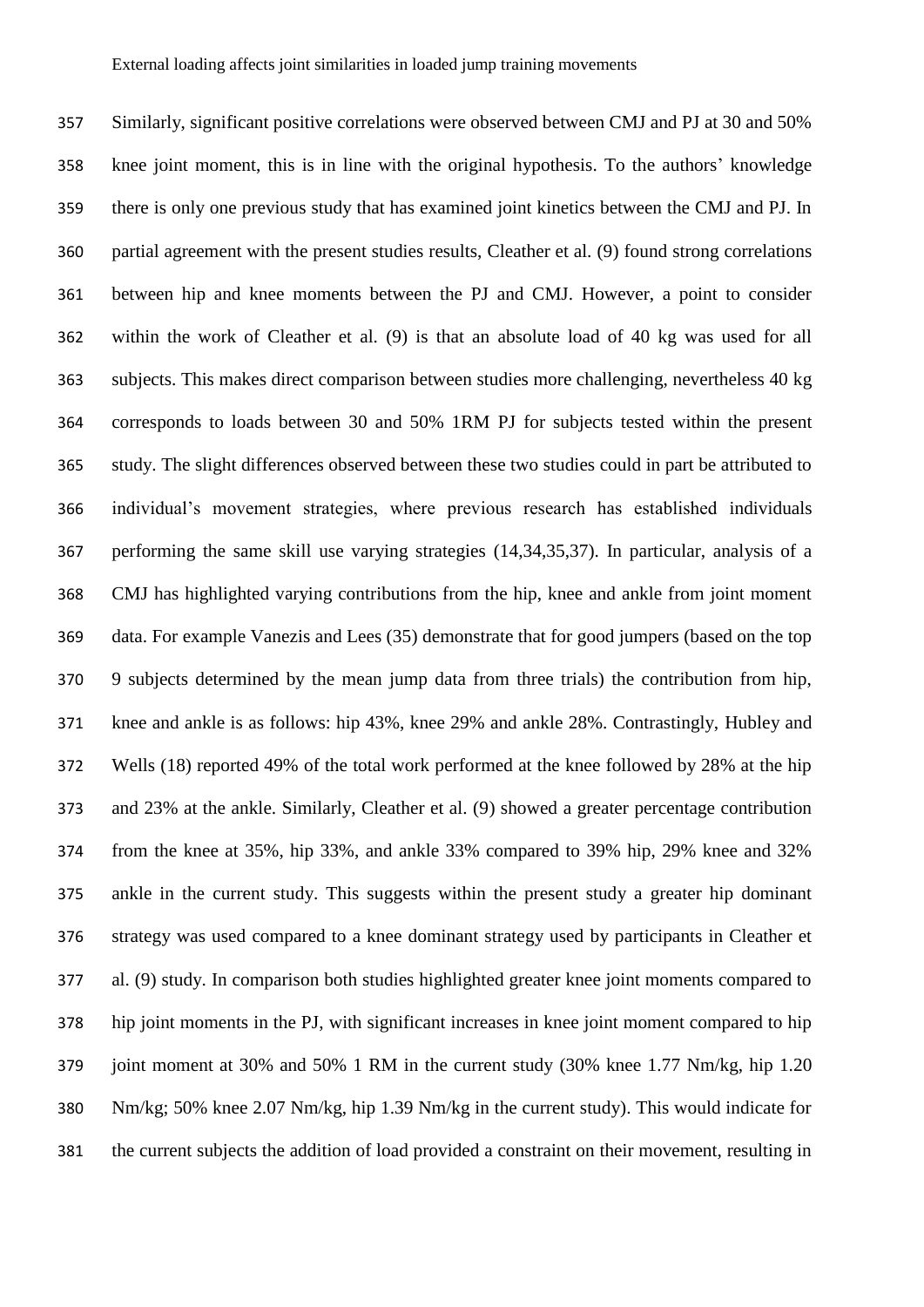a change in demand at each joint compared to a CMJ. In addition with significant correlations at hip and knee joint and significant increases in knee joint moment, it seems loads of 30% and 50% may be used as a specific training modality for increasing vertical jump performance.

 In addition to significant correlations observed with joint moment data, significant positive correlations with CMJ were detected at 30% and 65% hip joint impulse and at 30% knee joint impulse during the PJ. The current results again indicate at lighter relative loads there is greater similarity in joint impulse generation between CMJ and PJ. Joint impulse is a product of joint moment and the time over which it is produced. The ability to produce joint moments over short periods of time has been highlighted as an important factor for improving performance in rapidly performed movements (1). This is important for coaches and trainers looking for training modalities that provide similar demands on impulse generation. Interestingly, these significant correlations were observed at 30% and 65% 1 RM but not at 50% and 75% 1 RM for hip joint impulse in the PJ. At this stage, the exact reason for this lack of correlation at 50% and 75% load is not fully understood; however it might be speculated that just as the degree of correspondence is movement dependant, it may also be load dependent. With limited information within this area, further study would be able to expand on these results and so provide a more robust explanation of the present findings.

 A secondary aim of this study was to ascertain the impact increasing loading had on mechanical similarity between CMJ, PJ and JS. In agreement with previous research, increasing load resulted in increased joint moments (14,19,24) for both lifts. Additionally, previous groups have also demonstrated that the peak moment for each joint occurred at varying relative loads during a given movement. Specifically, Flanagan and Salem (14)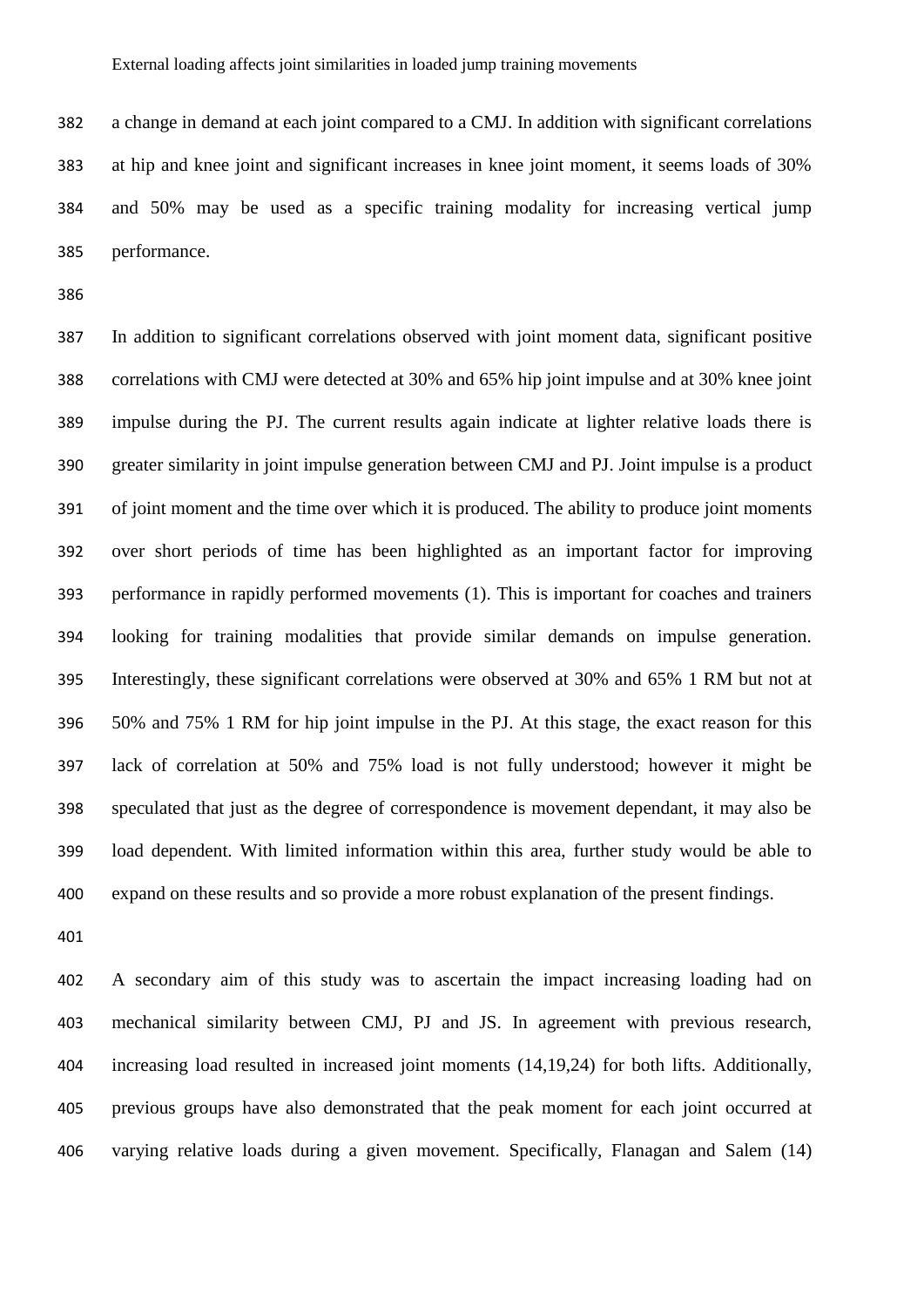compared joint moment production during a back squat movement, showing a concomitant increase in hip joint moment but a decrease in knee joint moment with increased loading. Likewise Kipp et al. (24) compared joint moments during a clean pull movement and observed peak joint moments occurring at different relative intensities (hip: 75%, knee: 75%: ankle: 85% 1RM). Equally Kipp et al. (24) determined joint impulse values across loads and joints, showing a similar trend to the present study. Peak joint impulse occurred at a higher intensity (85% 1RM) for the hip joint compared to peak joint moment (75% 1RM). In the current study peak joint moments for the JS occurred at 25% 1 RM for hip joint, 50% 1 RM for knee joint and 50% for ankle joint and during the PJ peak hip joint moment occurred at 65% 1 RM, 75% 1 RM for knee joint and 65% for ankle joint. In partial agreement with the original hypothesis, as load increased correlations between JS and PJ decreased. The JS seemed to be most affected by this with no further significant correlations beyond 25% loads whereas at 65% load in the PJ a significant correlation was observed at the knee joint impulse. Consequently, it seems that both joint moment and joint impulse both represent a load and joint dependent relationship. In addition the position of loading seems to impact the degree of correspondence to the CMJ. This should be considered when programming with these exercises.

 The results of this study suggest a partial correspondence between the PJ and JS to the CMJ, with greatest correspondence occurring at lower relative intensities. Based on correlation analysis, as load increased similarities between lifts and CMJ decreased. It would seem that as load changes subjects are required to alter the way in which they carry out the movement such that the similarity to CMJ characteristics is affected. The PJ seems to offer the greatest mechanical similarity to that of the CMJ when using loads of 30% 1RM. These results suggest that establishing similarity and therefore transferability of movements based solely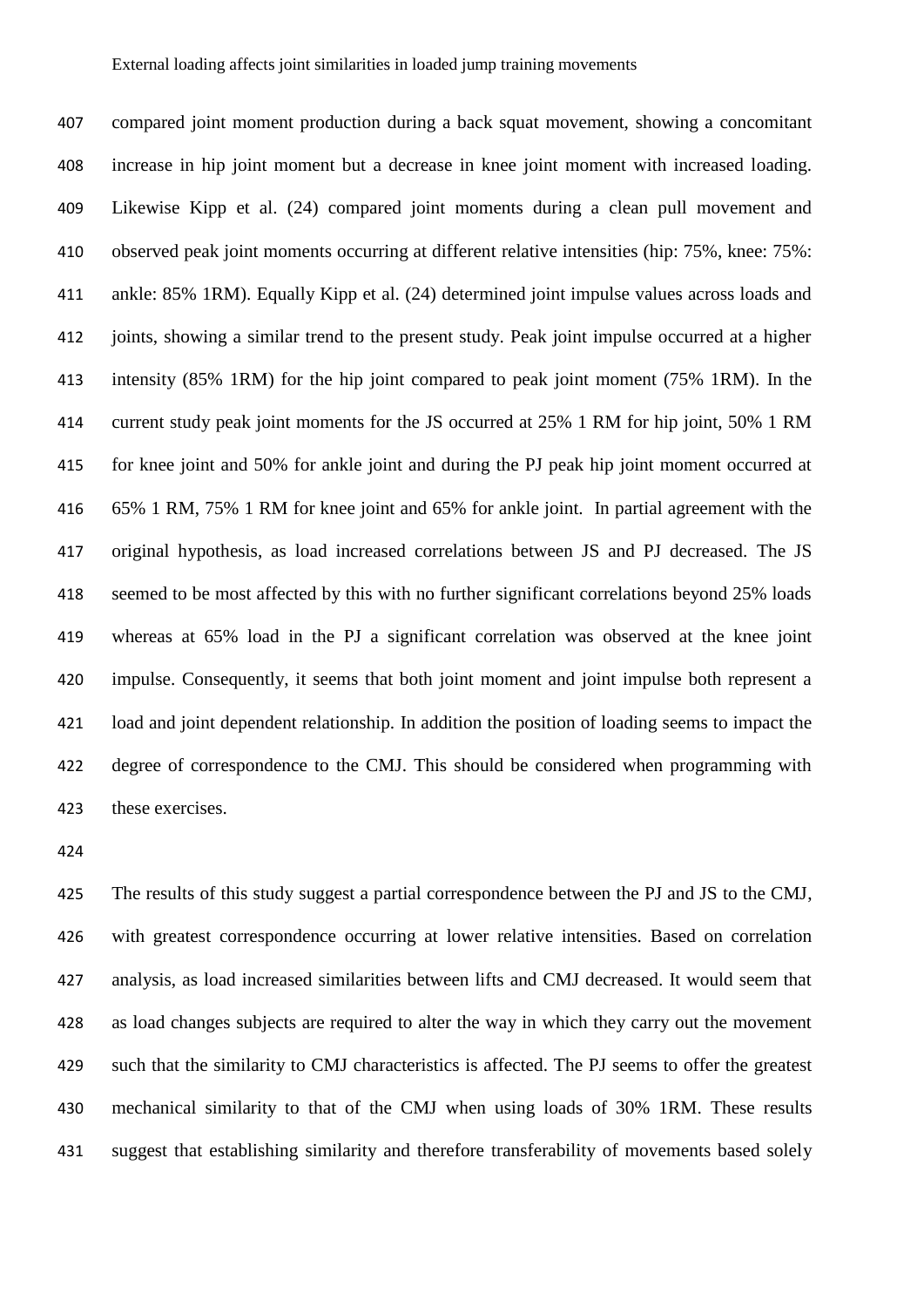on external movement analysis may not provide a complete reflection of the correspondence between two skills. Therefore, determining internal mechanical characteristics of both sporting skills and training modalities can aid in a further understanding of how to create a positive adaptation for the most optimal transfer of training ability.

## **PRACTICAL APPLICATIONS**

 The findings of this study provide insight into the mechanical similarity between two common training modalities JS and PJ to a vertical jump movement. Of particular importance is to not only consider the inherent task constraints of exercises but also the added constraints imposed by loading strategies within a given exercise, and how an individual athlete may optimise their movement based on their musculoskeletal constraints.

 From a practical standpoint the results suggest the PJ shows greatest mechanical similarity to that of a CMJ, compared to the JS. This occurred at the lowest relative intensities of 30% and 50% 1RM. For optimal transfer of training effect training modalities should offer mechanical overload. Thus, as mechanical similarities where observed at the knee joint at both 30% and 50% 1RM with significant increases in knee joint moment, this would indicate these represent loads which may aid in providing an environment for optimal transfer adaptations. Therefore, due to the similarities in movement PJ could be used as a specific training modality for developing vertical jump performance. In contrast the JS may be more appropriately applied as a general exercise to develop lower limb explosive strength.

#### **REFERENCES**

 1. Aagard, P. Simonsen, E.B., Anderson, J.L., Magnusson, P. and Dyhre-Poulsen, P. Increased rate of force development and neural drive of human skeletal muscle following resistance training. *J Appl Physiol,* 93: 1318-1326, 2002.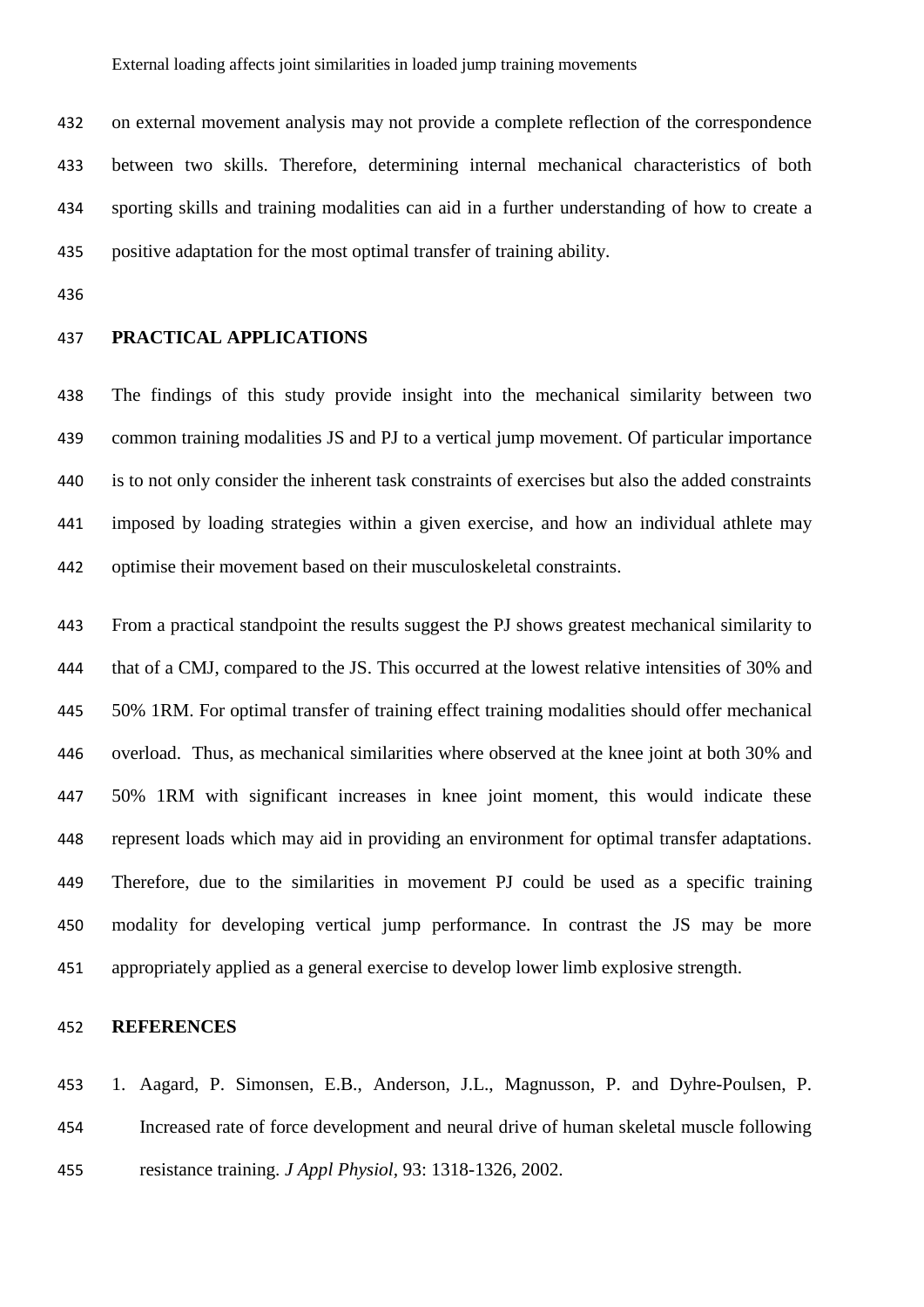| 456 | 2. Arabatzi, F, and Kellis, E. Biomechanical analysis of snatch movement and vertical jump:        |
|-----|----------------------------------------------------------------------------------------------------|
| 457 | similarities and differences. Hellenic J Phys Educ Sport Sci, 29: 185-199, 2009.                   |
| 458 | 3. Baumann, W, Gross, V, Quade, K, Galbierz, P, and Shwirtz, A. The snatch technique of            |
| 459 | world class weightlifters at the 1985 World Champions. <i>Int J Sport Biomech</i> , 68: 68-89,     |
| 460 | 1988.                                                                                              |
| 461 | 4. Bobbert, MF, and van Soest, AK. Why do people jump the way they do? <i>Exerc Sport Sci</i>      |
| 462 | Rev, 29: 95-102, 2001.                                                                             |
| 463 | 5. Canavan, PK, Garret, GE, and Armstrong, LE. Kinematic and kinetic relationships                 |
| 464 | between an Olympic style lift and the vertical jump. <i>J Strength Cond Res</i> , 10: 127-130,     |
| 465 | 1996.                                                                                              |
| 466 | 6. Carlock, JM, Smith, SL, Hartman, MJ, Morris, RT, Ciroslan, DA, Pierce, KC, Newton,              |
| 467 | RU, Harman, EA, Sands, WA, and Stone, MH. The relationship between vertical jump                   |
| 468 | power estimates and weightlifting ability: a field test approach. <i>J Strength Cond Res</i> , 18: |
| 469 | 534-539, 2004.                                                                                     |
| 470 | 7. Charalambous, L, Irwin, G, Bezodis, IN and Kerwin, D. Lower limb joint kinetics and             |
| 471 | ankle joint stiffness in the sprint start push off. <i>J Sports Sci</i> , 30: 1-9, 2012.           |
| 472 | 8. Chiu, LZ, and Schilling B. A Primer on Weightlifting: From Sport to Sports Training.            |
| 473 | Strength Cond J. 27:42-48, 2005.                                                                   |
| 474 | 9. Cleather, DJ, Goodwin, JE, and Bull, AMJ. Intersegmental moment analysis characterizes          |
| 475 | the partial correspondence of jumping and jerking. J Strength Cond Res, 27: 89-100,                |
| 476 | 2013.                                                                                              |
| 477 | 10. Coh, M, and Mackala, K. Differences between the elite and subelite sprinters in kinematic      |
| 478 | and dynamic determinations of countermovement jump and drop jump. J Strength Cond                  |
| 479 | Res, 27: 3021-3027, 2013.                                                                          |
|     |                                                                                                    |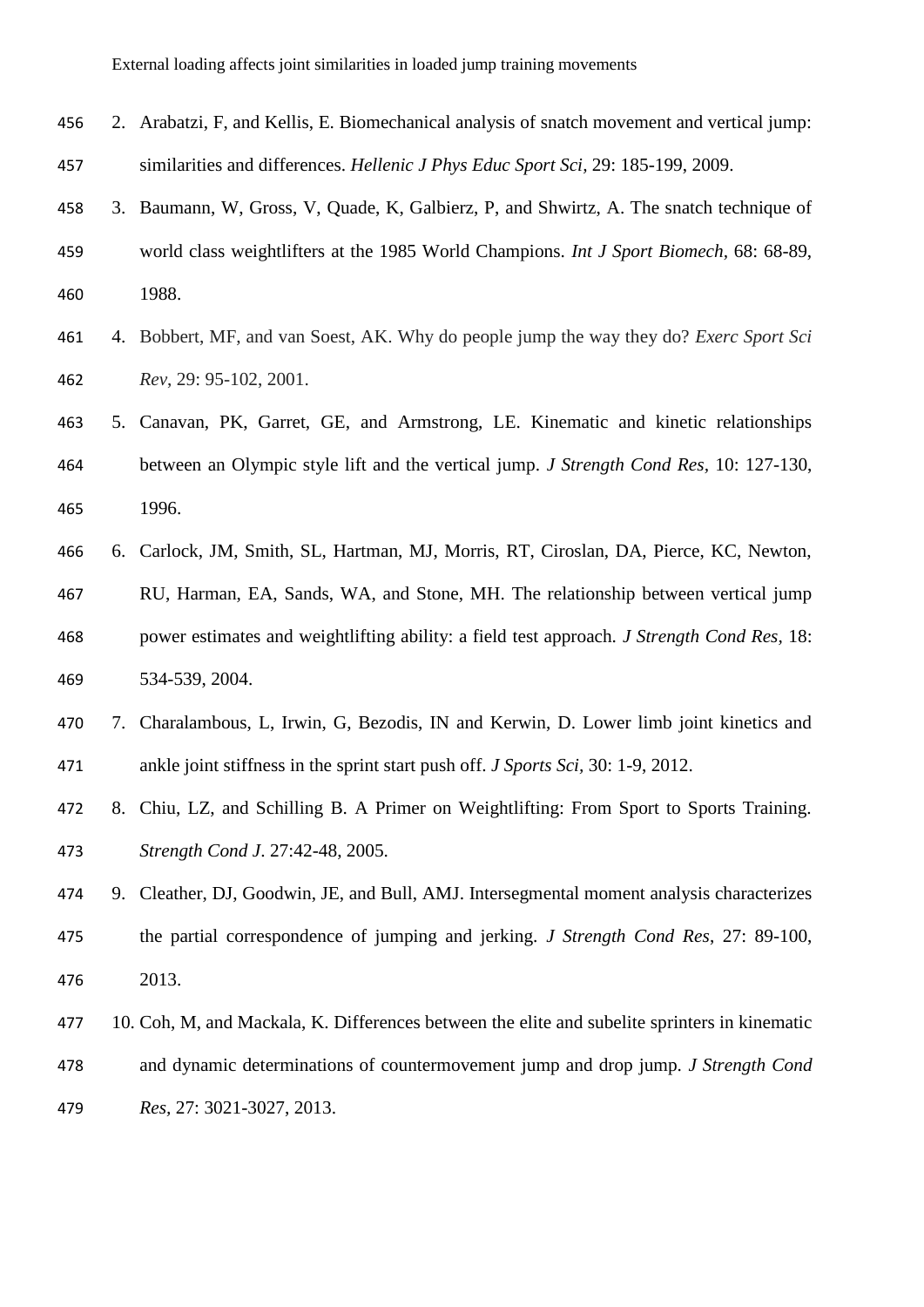- 11. Davis, RB, Ounpuu, S., Tyburski, D, and Gage,JR. A gait analysis data collection and reduction technique. *Hum Movement Sci,* 10: 575-578, 1991.
- 12. de Leva, P. Adjustments to Zatsiorsky-Seluyanov's segment inertia parameters. *Journal Biomech*, 29: 1223-1230, 1996.
- 13. Driss, T, Vandewalle, H, Quievre, J, Miller, C, and Monad, H. Effects of external loading
- on power output in a squat jump on a force platform: A comparison between strength and
- power athletes and sedentary individuals. *J Sports Sci,* 19: 99-105, 2001.
- 14. Flanagan, SP, and Salem, GJ. Lower extremity joint kinetic responses to external resistance variations. *J Appl Biomech*, 24: 58-68, 2008.
- 15. Garhammer, J, and Gregor, R. Propulsion forces as a function of intensity for weightlifting and vertical jumping. *J Appl Sport Sci Res,* 6: 129-134, 1992.
- 16. Glaister, M, Witmer, C, Clarke, DW, Guers, JJ, Heller, JL. and Moir, G. Familiarization,
- reliability and evaluation of a multiple sprint running test using self-selected recovery periods. *J Strength Cond Res,* 24: 3296-3301, 2010.
- 17. Hori, N, Newton, RU, Andrews, WA, Kawamori, N, McGuigan, MR, and Nosaka, K.
- Does performance of hang power clean differentiate performance of jumping, sprinting,
- and changing of direction? *J Strength Cond Res*, 22: 412-418, 2008.
- 18. Hubley, CL. and Wells, RP. A work energy approach to determine individual joint
- contributions to vertical jump performance. *Eur J Appl Physiol,* 50: 247-254, 1983.
- 19. Jandacka, D, Uchytil, J, Farana, R, Zahradnik, D, and Hamill, J. Lower extremity power during the squat jump with various barbell loads. *Sports Biomec*, 13: 75-86, 2014.
- 20. Jidovtseff, B, Cronin, J, Harris, N, and Quievre, J. Mechanical comparison of eight vertical jump exercises. *CompMet Biomec Biomed Eng,* 13: 77-78, 2010.
- 21. Johnson, MD, and Buckley, JG. Muscle power patterns in the mid-acceleration phase of
- sprinting. *J Sports Sci*, 19: 263-272, 2001.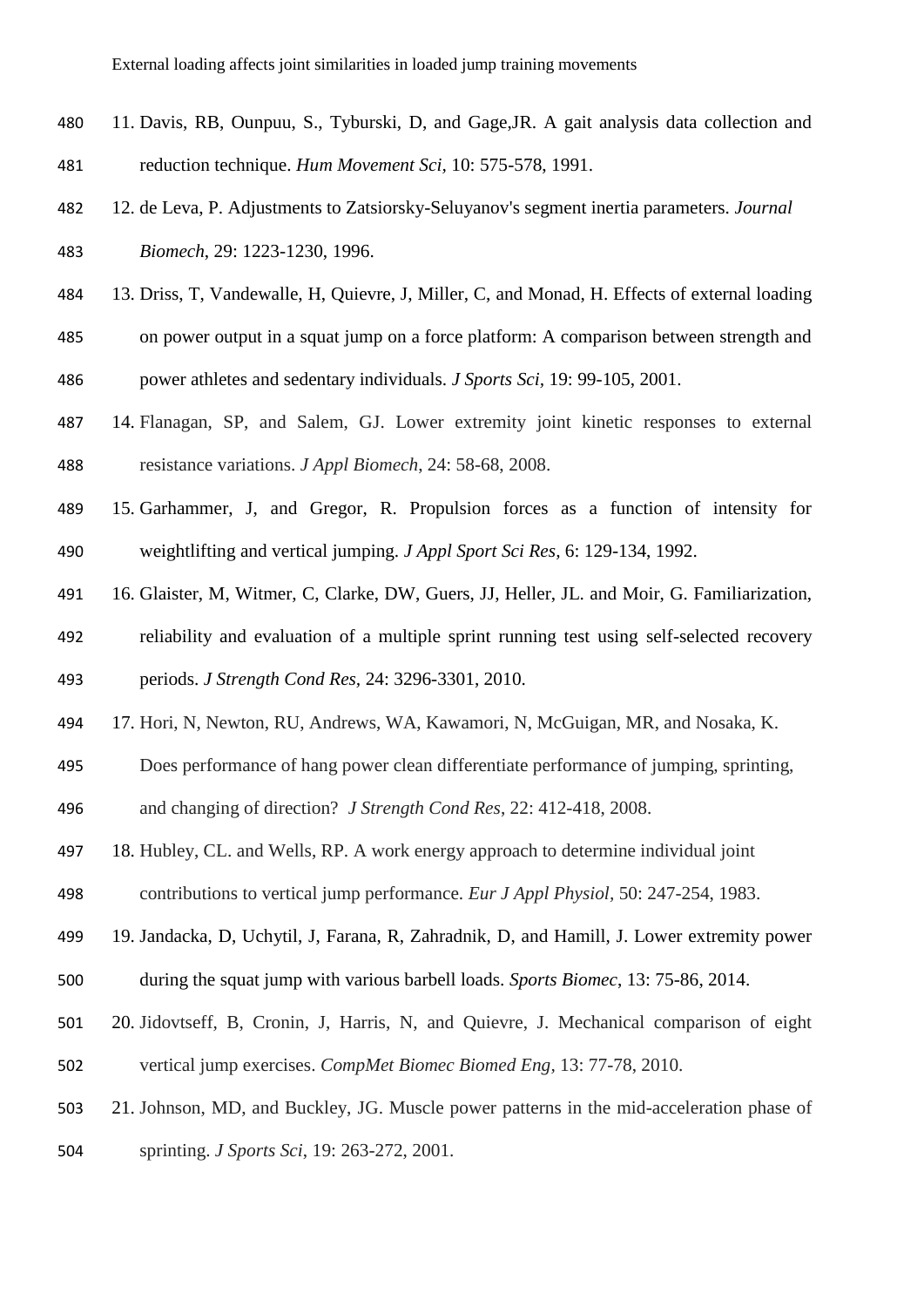- 22. Kawamori, N, Crum, AJ, Blumert, PA, Kulick, JR, Childers, JT, Wood, JA, Stone, MH,
- and Haff, GG. Influence of different relative intensities on power output during the hang

power clean: identification of the optimal load. *J Strength Cond Res,* 19: 698-708, 2005.

- 23. Kellis, E, Arambatzi, F, and Papadopoulos, C. Effects of load on ground reaction force and lower limb kinematics during concentric squats. *J Sports Sci,* 23: 1045-1055, 2005.
- 24. Kipp, K, Harris, C, and Sabick, MB. Lower extremity biomechanics during weightlifting exercise vary across joint and load. *J Strength Cond Res,* 25: 1229-1234, 2011.
- 25. Kopper, B, Ureczky, D, and Tihanyi, J. Trunk position influences joint activation pattern and physical performance during vertical jumping. *Acta, Physiol Hung,* 99: 194-205, 2012.
- 26. Laffaye, G, Wagner, P. and Tombleson, T. Countermovement jump height: gender and sport specific differences in the force time variables. *J Strength Cond Res,* 28: 1096-1105.
- 27. Lake, J, Lauder, M, and Dyson, R. Exploring the biomechanical characteristics of the weightlifting jerk. *ISBS*, 24: 1-4, 2006.
- 28. Moir, GL, Gollie, JM, Davis, SE, Guers, JJ, and Witmer, CA. The effects of load on system and lower body joint kinetics during jump squats. *Sports Biomec,* 11: 492-506, 2012.
- 29. Moir, G, Sanders, R., Button, C, and Glaister, M. The influence of familiarisation on
- reliability of force variables measured during unloaded and loaded vertical jump. *J*
- *Strength Cond Res,* 1: 140-145, 2005.
- 30. Moolyk, AN, Carey, JP, and Chiu, LZF. Characteristics of lower extremity work during the impact phase of jumping and weightlifting. *J Strength Cond Res,* 27: 3225-3232, 2013.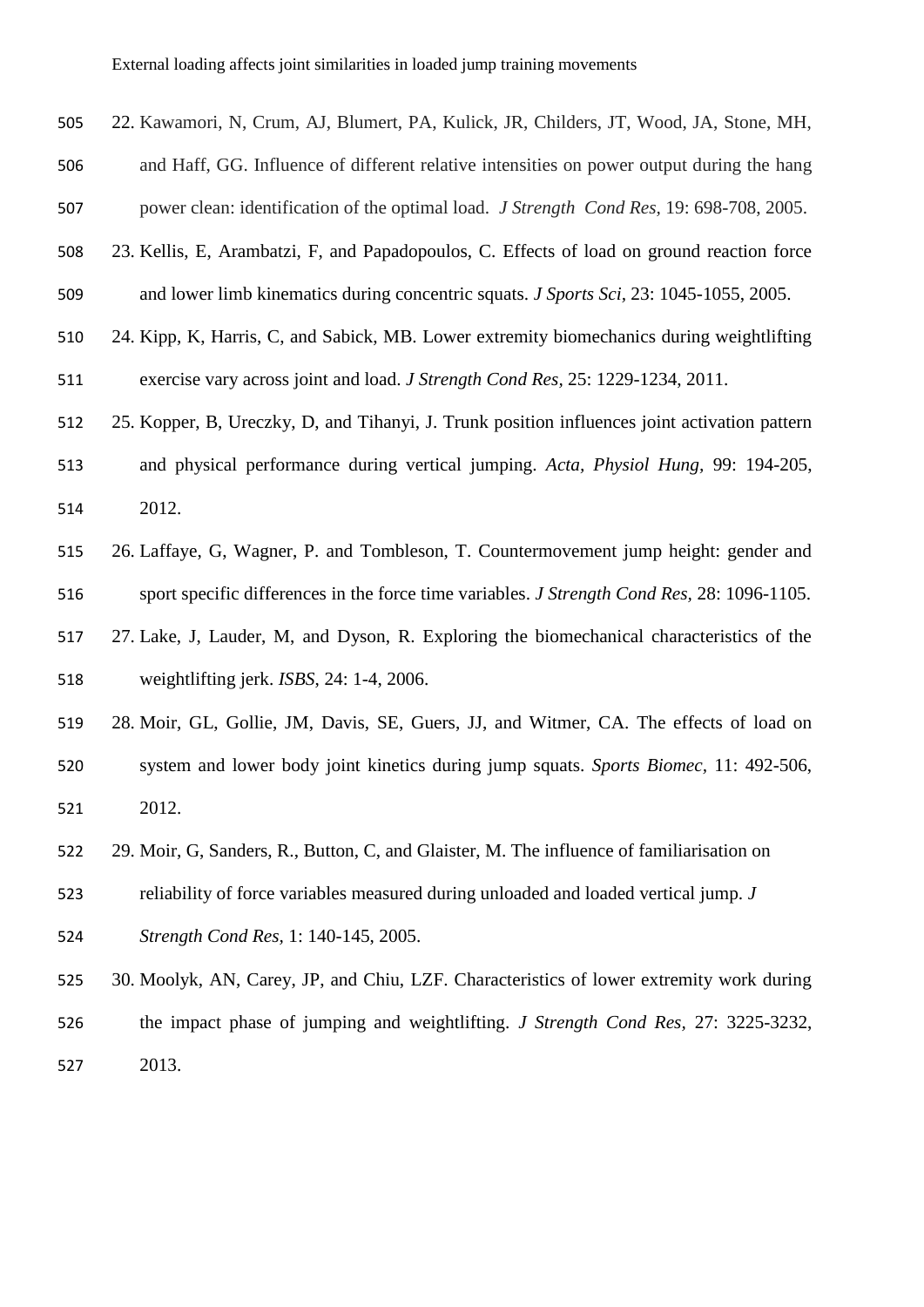- 31. Nuzzo, JL, McBride, JM, Cormie, P, and McCaulley, GO. Relationship between countermovement jump performance and multijoint isometric and dynamic tests of strength. *J Strength Cond Res,* 22: 699-707, 2008.
- 32. Pazin, N, Bozic, P, Bobana, B, Nedeljikovic, A, and Jaric, S. Optimum loading for maximising muscle power output: The effect of training history. *Eur J Appl Physiol,* 9: 2123-2130, 2011.
- 33. Rao, G, Amarantini, D, and Berton, E. Influence of additional load on the moments of the agonist and antagonist muscle groups at the knee joint during closed chain exercise. *J Electro Kines*, 19: 459-466, 2009.
- 34. Riemann, B, Congleton, A, Ward, R, and Davies, GJ. Biomechanical comparison of forward and lateral lunges at varying step lengths. *J Sports Med Phys Fitness*, 53: 130- 138, 2013.
- 35. Vanezis, A, and Lees, A. A biomechanical analysis of good and poor performers of the vertical jump. *Ergonomics,* 48: 1594-1603, 2005.
- 36. Vanrenterghem, J, Lees, A, and De Clercq, D. Effect of forward trunk inclination on joint power output in vertical jumping. *J Strength Cond Res*, *22*: 708-714, 2008.
- 37. Vuk, S, Markovic, G, and Jaric, S. External loading and maximum dynamic output in vertical jumping: The role of training history. *Hum Movement Sci,* 31: 139-151, 2012.
- 38. Winchester, JB, Erikson, TM, Blaak, JB, and McBride, JM. Changes in bar path kinematics and kinetics after power clean training. *J Strength Cond Res,* 22: 708-714, 2005.
- 39. Wu, G, Siegler, S, Allard, P, Kirtley, C, Leardini, A, Rosenbaum, D, Whittle, MD,Lima, D, Cristofolini, L, Witte, H, Schmid, O, and Stokes, I. ISB recommendation on definitions of joint coordinate systems of various joints for the reporting of human joint motion—Part I: Ankle, hip, spine. *J. Biomech*. 35: 543– 548, 2002.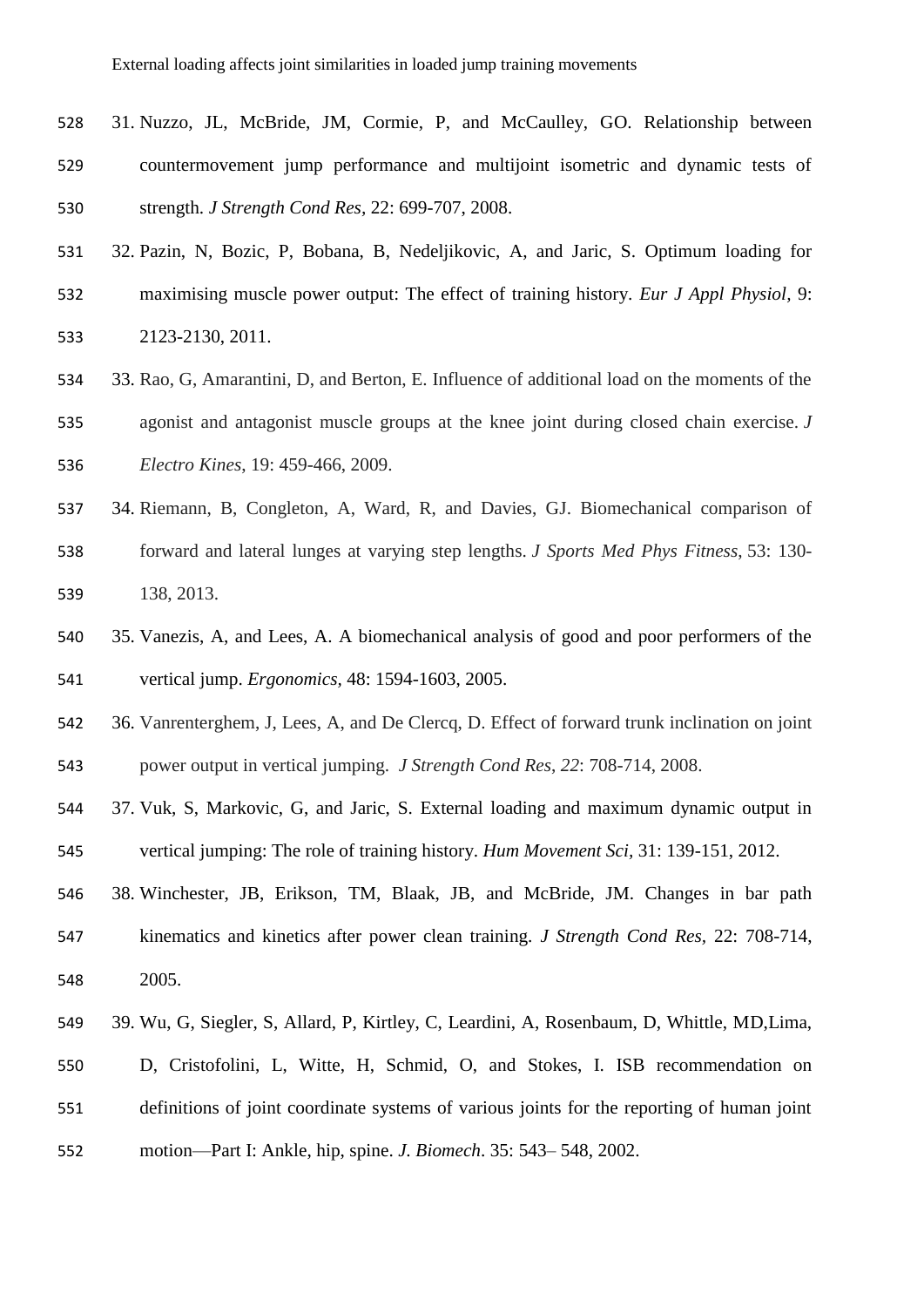| 553 | 40. Wu, G, van der Helm, FC, Veeger, H, Makhsous, M, Van Roy, P, Anglin, C, Nagels, J,  |
|-----|-----------------------------------------------------------------------------------------|
| 554 | Karduna, A, McQuade, K, Wang, X, Werner, F, and Buchholz, B. ISB recommendation         |
| 555 | on definitions of joint coordinate systems of various joints for the reporting of human |
| 556 | joint motion-Part II: Shoulder, elbow, wrist and hand. J. Biomech, 38: 981-982, 2005.   |
| 557 |                                                                                         |
| 558 |                                                                                         |
| 559 |                                                                                         |
| 560 |                                                                                         |
| 561 |                                                                                         |
| 562 |                                                                                         |
| 563 |                                                                                         |
| 564 |                                                                                         |
| 565 |                                                                                         |
| 566 |                                                                                         |
| 567 |                                                                                         |
| 568 |                                                                                         |
| 569 |                                                                                         |
| 570 |                                                                                         |
| 571 |                                                                                         |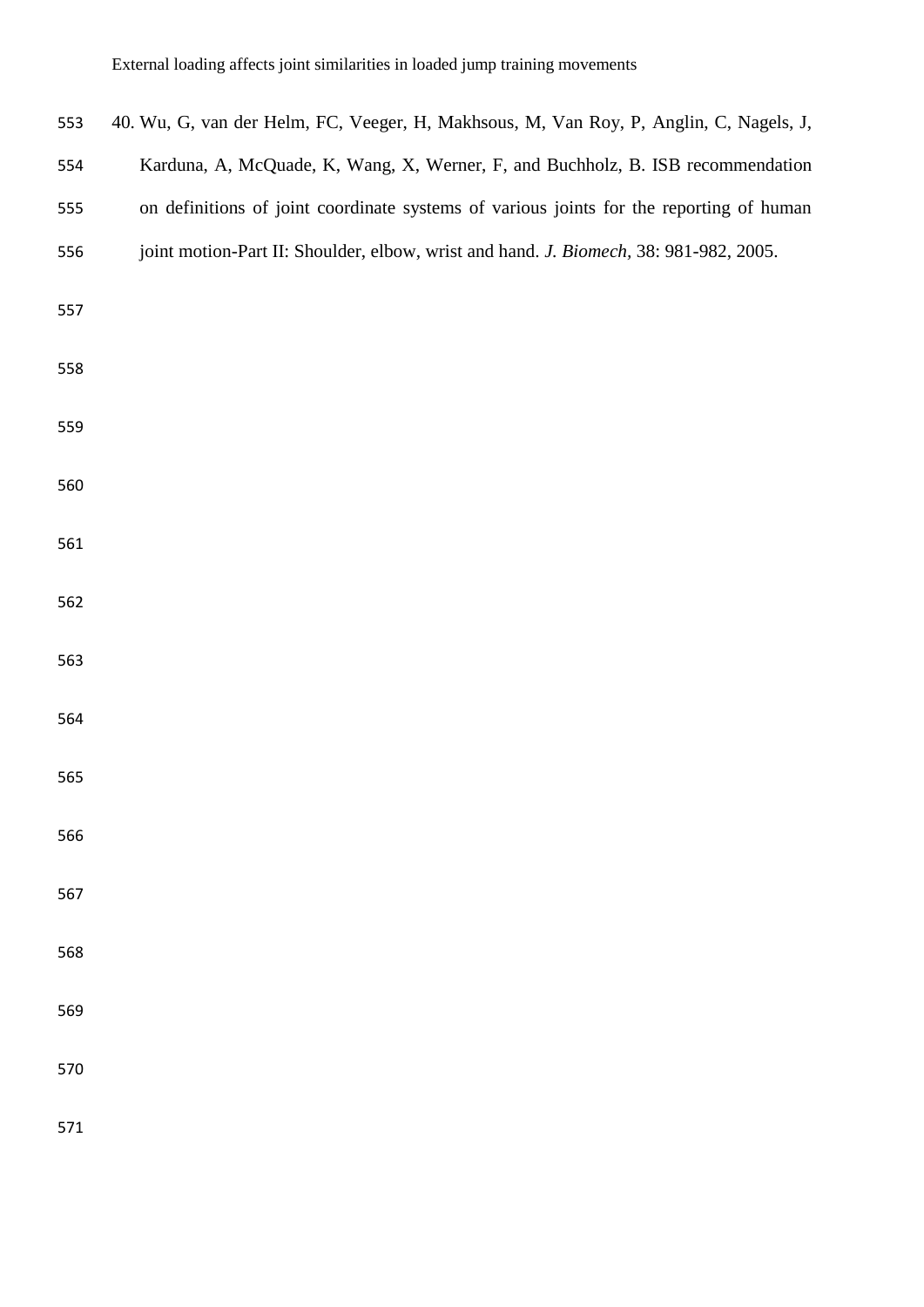## **ACKNOWLEDGEMENTS**

| 573 | The authors would like to thank the English Institute of Sport (EIS) for their support during |
|-----|-----------------------------------------------------------------------------------------------|
| 574 | the period of research and Adam Spence for his assistance in data collection and feedback on  |
| 575 | the manuscript.                                                                               |
| 576 |                                                                                               |
| 577 |                                                                                               |
| 578 |                                                                                               |
| 579 |                                                                                               |
| 580 |                                                                                               |
| 581 |                                                                                               |
| 582 |                                                                                               |
| 583 |                                                                                               |
| 584 |                                                                                               |
| 585 |                                                                                               |
| 586 |                                                                                               |
| 587 |                                                                                               |
| 588 |                                                                                               |
| 589 |                                                                                               |
| 590 |                                                                                               |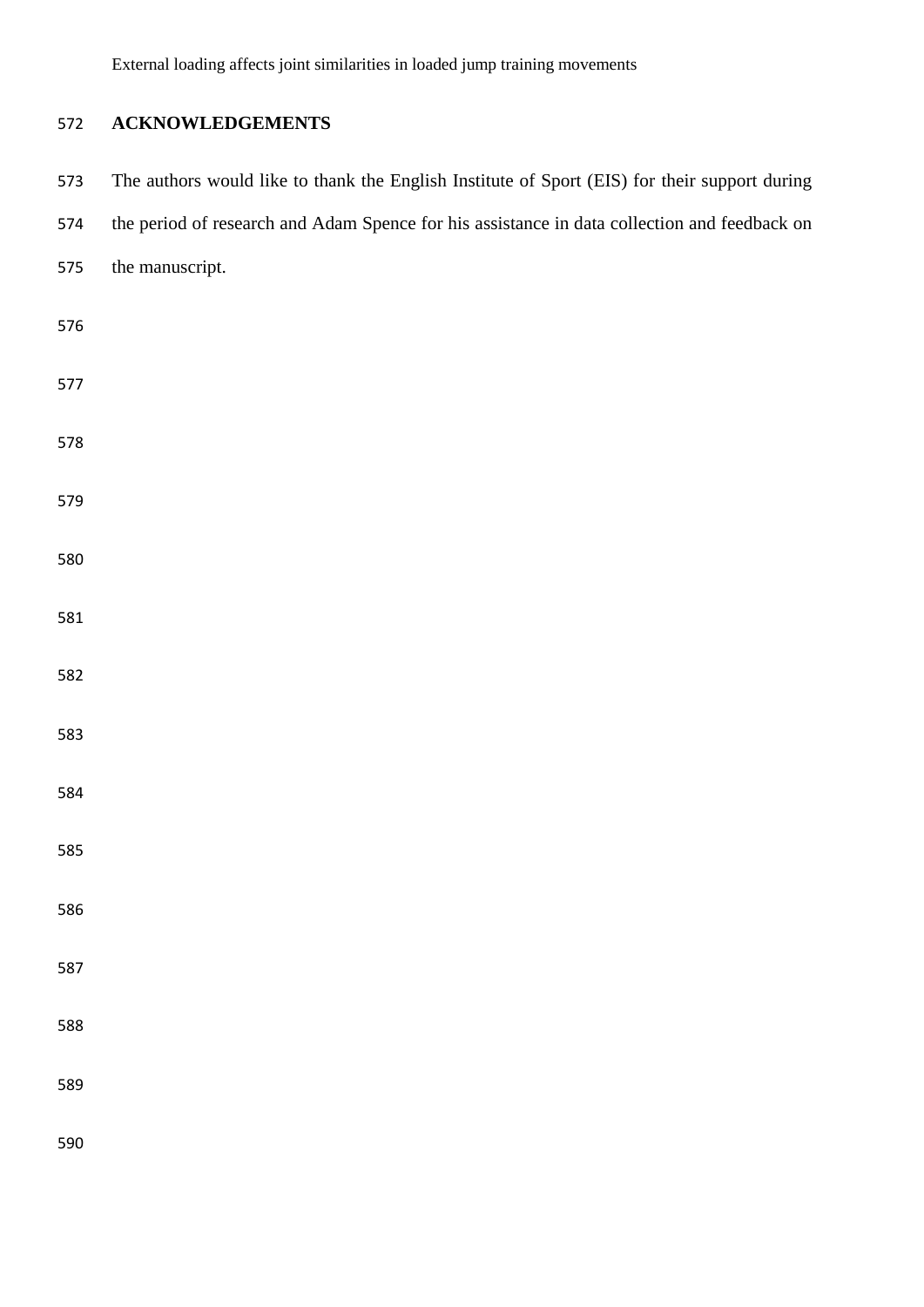#### 591 **FIGURE LEGENDS**

- 592 **Figure 1.** Free body diagram for inverse dynamics analysis, detail included is for the foot 593 segment adapted from Johnson and Buckley (19).
- 594 **Figure 2.** Proximal to distal joint moment pattern from representative participant at 30% 595 1RM PJ.
- 596 **Figure 3.** Proximal to distal joint moment pattern from representative participant at 35% 597 1RM JS.

## 598 **TABLE LEGENDS**

- 599 **Table 1.** Correlations between CMJ and JS across all loads and joints. (Pearson's r and 95% 600 confidence intervals). \*Indicates significant correlation ( $p < 0.05$ ).
- 601 **Table 2. .** Correlations between CMJ and PJ across all loads and joints. (Pearson's r and 95%

602 confidence intervals).  $*$  Indicates significant correlation ( $p$ < 0.05).

- 603 **Table 3.** Mean ± SD normalized peak hip, knee and ankle joint moments (Nm/kg) across
- 604 loading conditions and movements during the propulsive phase of the movements. CMJ  $=$

605 countermovement jump,  $PJ = push$  jerk,  $JS = jump$  squat,  $1RM = 1$  repetition maximum.

606 \* Denotes significant difference from knee joint ( $p < 0.05$ ). † Denotes significant difference

- 607 from 30% 1RM ( $p<0.05$ ).
- 608 **Table 4.** Mean ± SD normalized peak hip, knee and ankle joint impulse (Nm/s/kg) across
- 609 loading conditions and movements during the propulsive phase of the movements. CMJ  $=$
- 610 countermovement jump,  $PJ = push$  jerk,  $JS = jump$  squat,  $1RM = 1$  repetition maximum.
- 611 \* Denotes significant difference from ankle joint ( $p < 0.05$ ). † Denotes significant difference
- 612 from knee joint  $(p < 0.05)$ .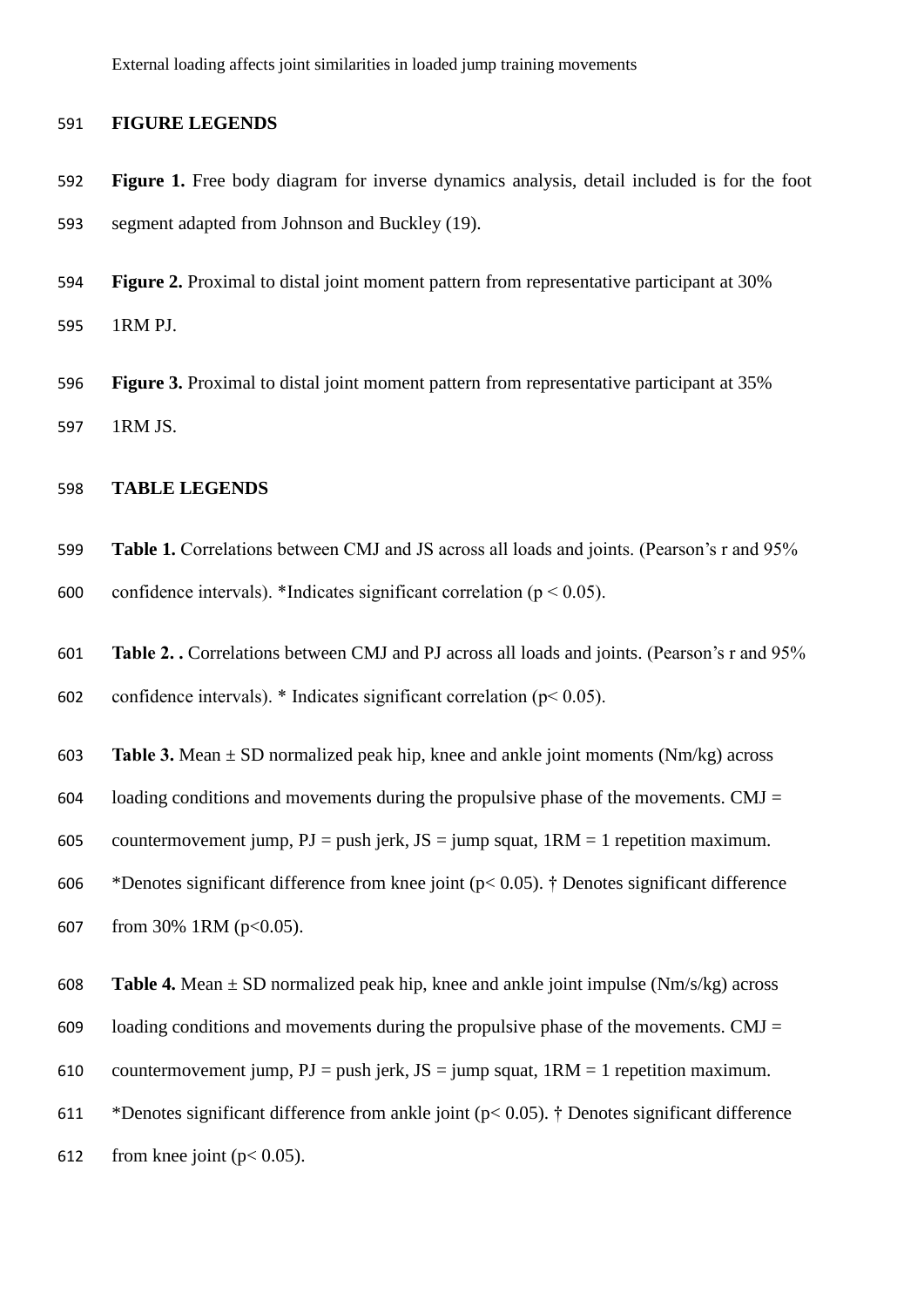# Figure 1.

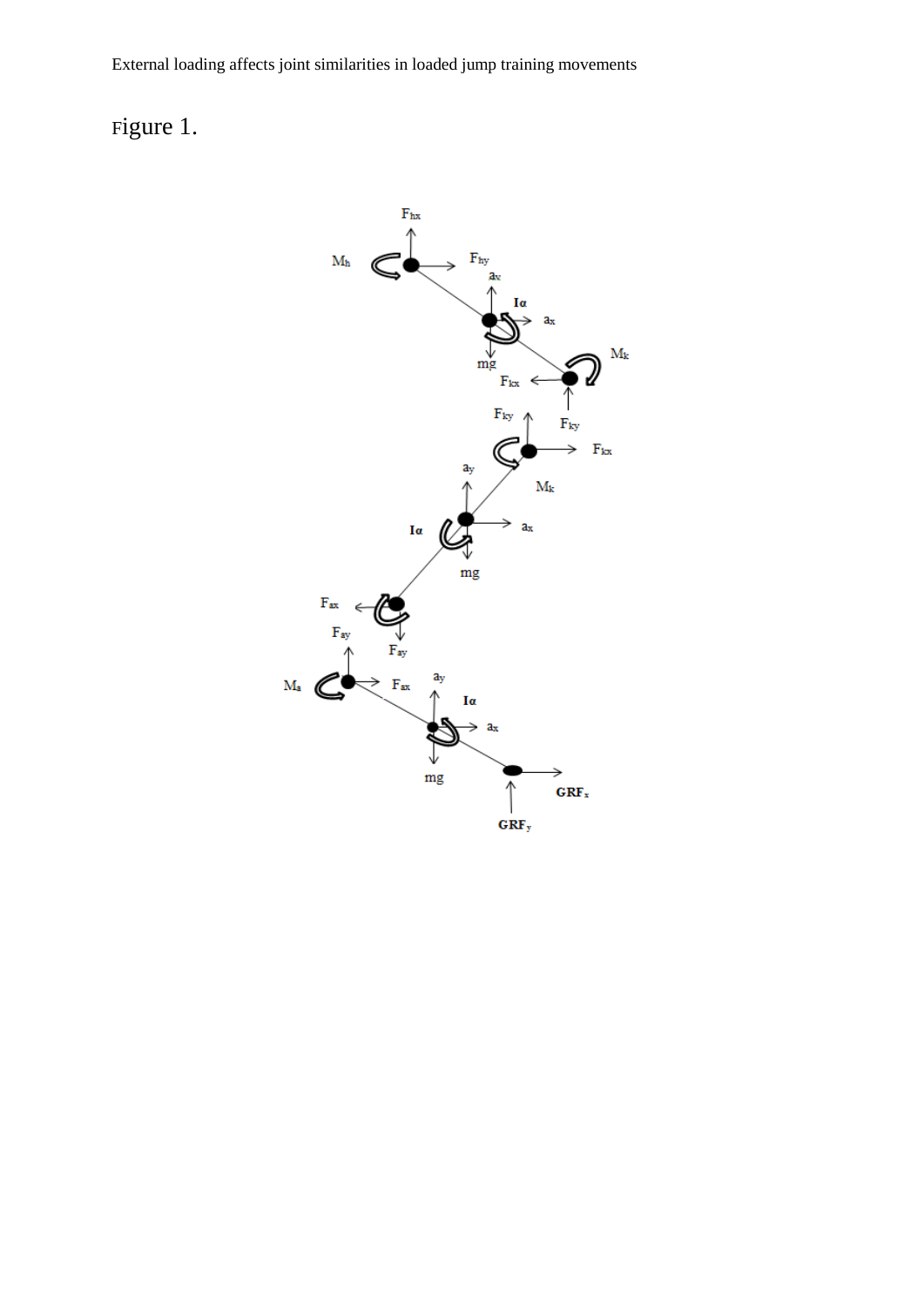

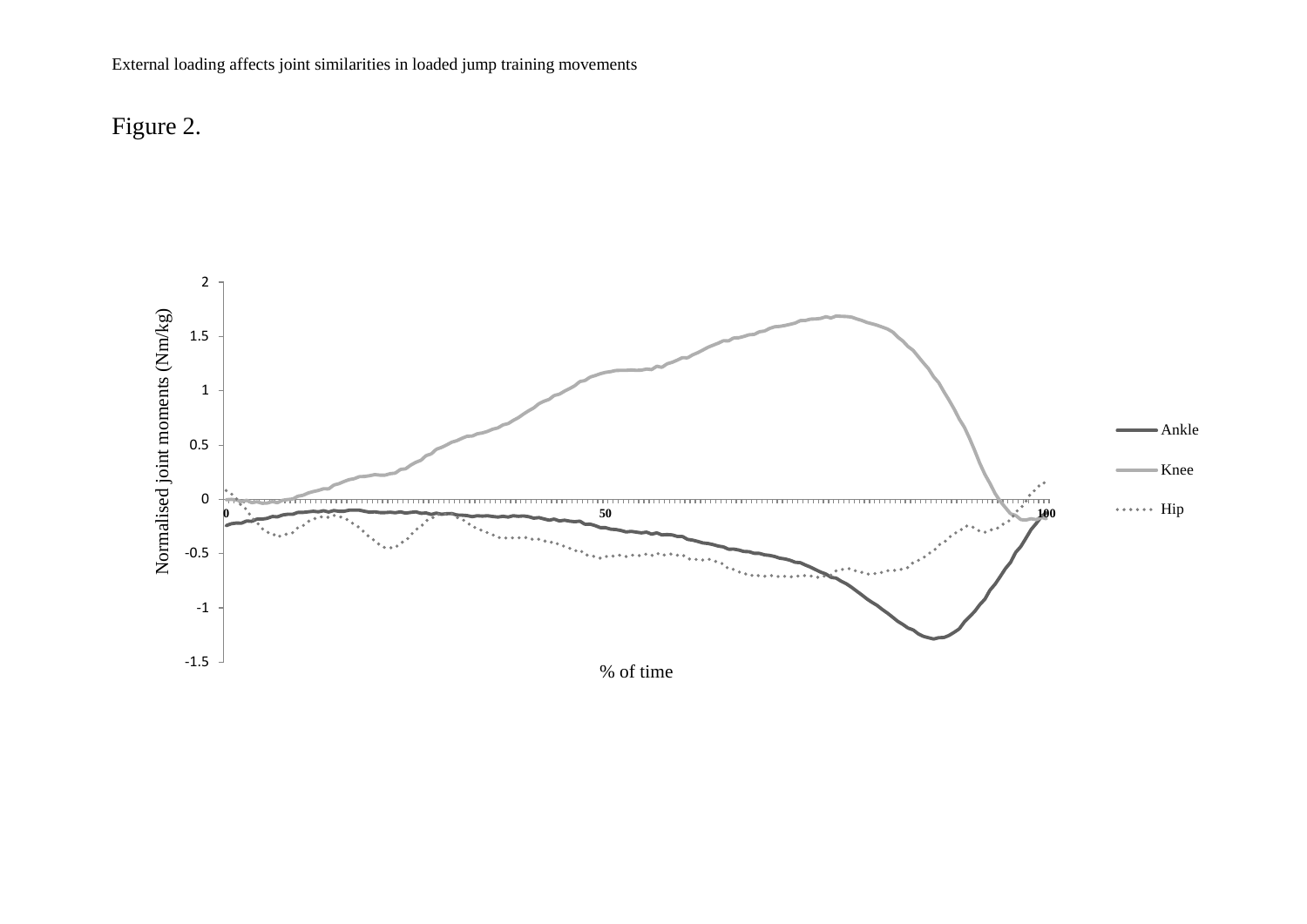

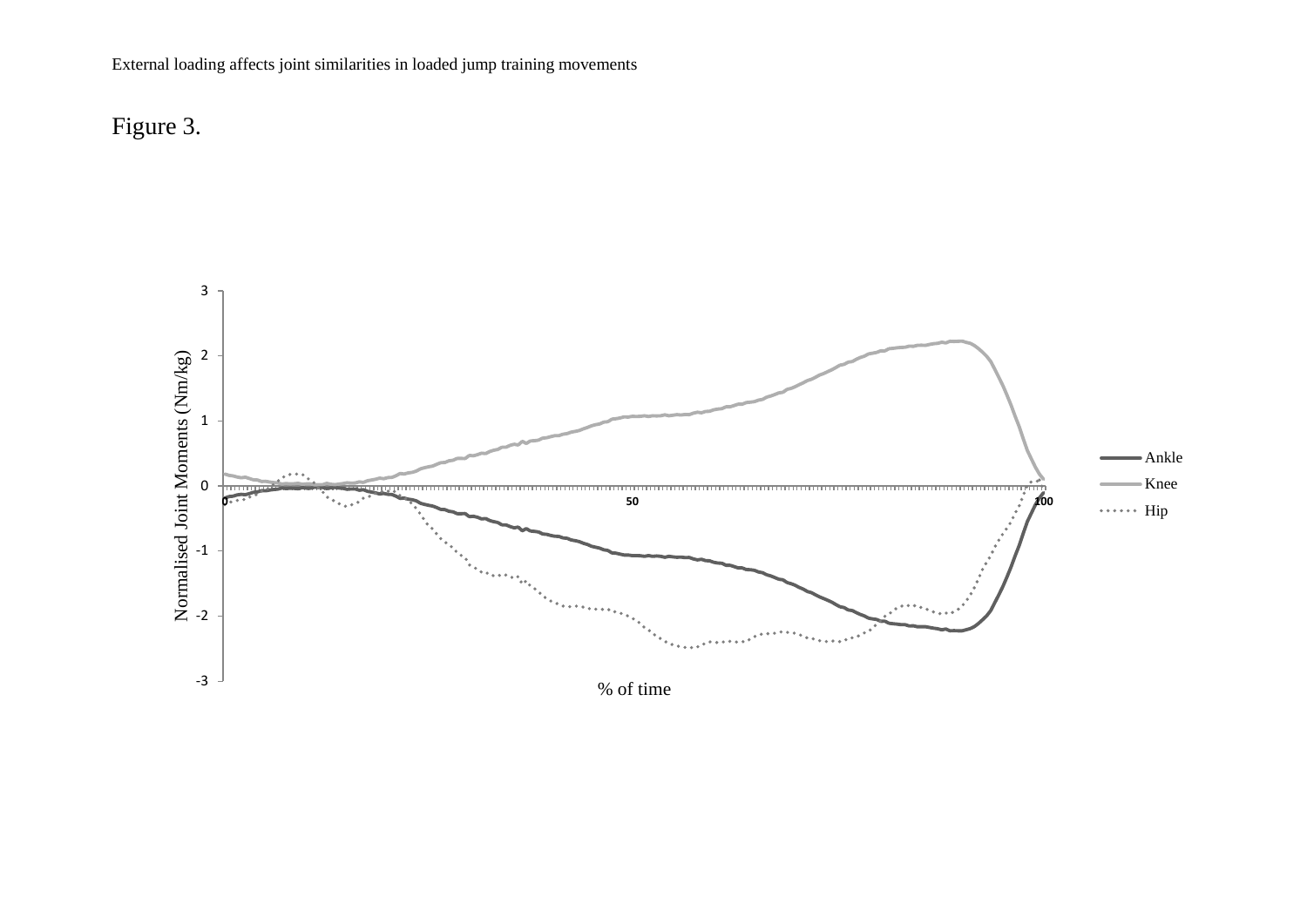## Table 1.

|                      |                    |                    | CMJ                |                    |                    |                    |
|----------------------|--------------------|--------------------|--------------------|--------------------|--------------------|--------------------|
|                      |                    | Joint Moment       |                    |                    | Joint Impulse      |                    |
|                      | Hip                | Knee               | Ankle              | Hip                | Knee               | Ankle              |
|                      | 0.438              |                    |                    | 0.530              |                    |                    |
| $\text{HIP}_{10\%}$  | $[-0.386 - 0.873]$ |                    |                    | $[-0.279 - 0.899]$ |                    |                    |
|                      |                    | 0.091              |                    |                    | $0.804*$           |                    |
| $KNEE10%$            |                    | $[-0.656 - 0.748]$ |                    |                    | $[0.229 - 0.963]$  |                    |
|                      |                    |                    | 0.438              |                    |                    | $-0.025$           |
| $ANKLE10%$           |                    |                    | $[-0.386 - 0.873]$ |                    |                    | $[-0.717 - 0.692]$ |
|                      | 0.159              |                    |                    | 0.628              |                    |                    |
| HIP <sub>25%</sub>   | $[-0.615 - 0.777]$ |                    |                    | $[-0.138 - 0.924]$ |                    |                    |
|                      |                    | $0.920*$           |                    |                    | 0.704              |                    |
| $KNEE_{25\%}$        |                    | $[0.612 - 0.986]$  |                    |                    | $[-0.001 - 0.942]$ |                    |
|                      |                    |                    | 0.321              |                    |                    | $-0.109$           |
| ANKLE <sub>25%</sub> |                    |                    | $[-0.496 - 0.836]$ |                    |                    | $[-0.756 - 0.645]$ |
|                      | $-0.188$           |                    |                    | $-0.023$           |                    |                    |
| HIP <sub>35%</sub>   | $[-0.788 - 0.596]$ |                    |                    | $[-0.716 - 0.693]$ |                    |                    |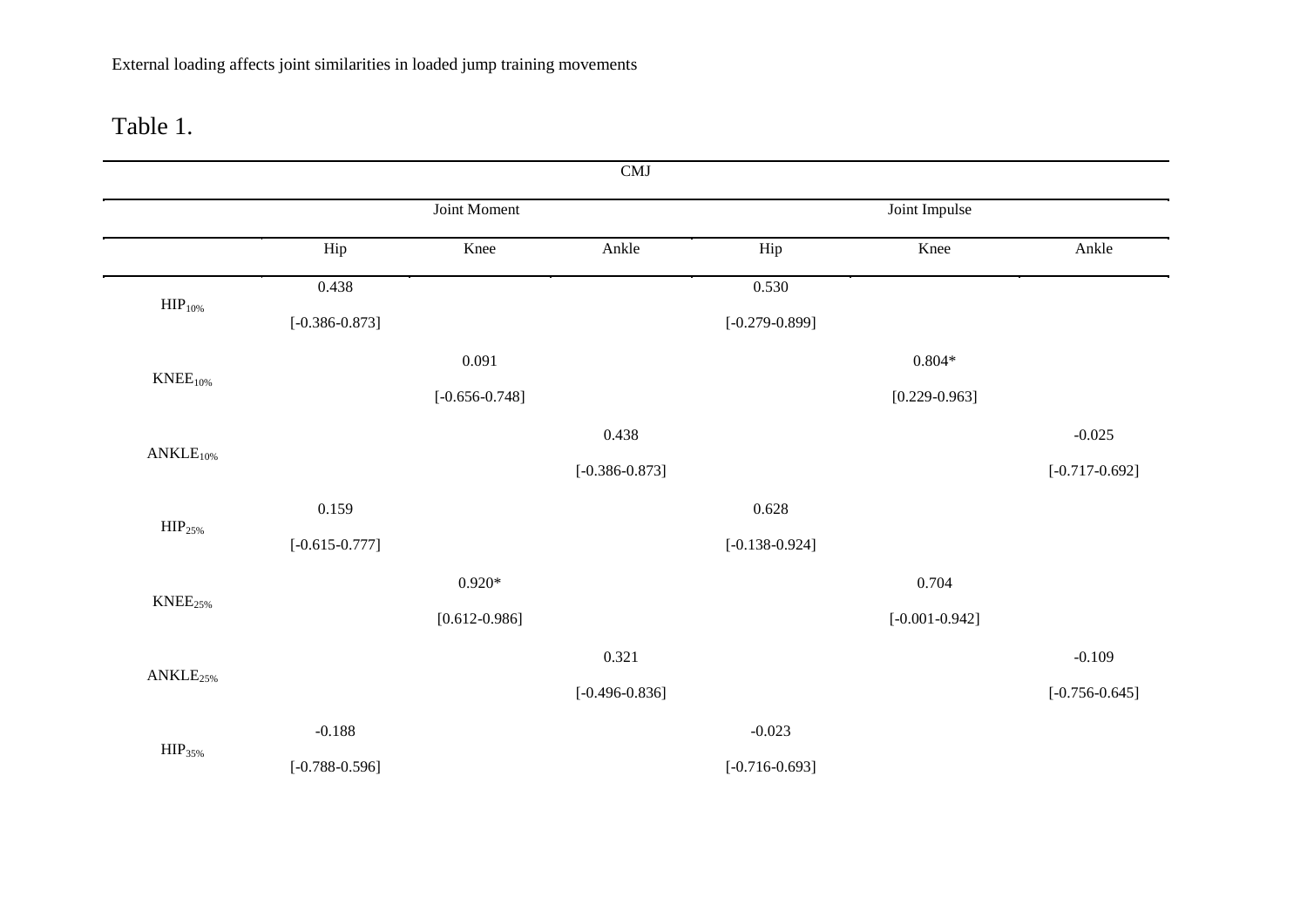| $KNEE_{35\%}$        |                    | 0.481              |                    |                    | 0.498              |                    |
|----------------------|--------------------|--------------------|--------------------|--------------------|--------------------|--------------------|
|                      |                    | $[-0.338 - 0.886]$ |                    |                    | $[-0.318 - 0.890]$ |                    |
| ANKLE <sub>35%</sub> |                    |                    | 0.487              |                    |                    | $-0.128$           |
|                      |                    |                    | $[-0.331 - 0.887]$ |                    |                    | $[-0.764 - 0.634]$ |
| HIP <sub>50%</sub>   | $-0.359$           |                    |                    | $-0.495$           |                    |                    |
|                      | $[-0.849 - 0.463]$ |                    |                    | $[-0.889 - 0.322]$ |                    |                    |
|                      |                    | 0.340              |                    |                    | 0.104              |                    |
| $KNEE_{50\%}$        |                    | $[-0.480 - 0.843]$ |                    |                    | $[-0.648 - 0.753]$ |                    |
| $ANKLE50%$           |                    |                    | 0.487              |                    |                    | $-0.065$           |
|                      |                    |                    | $[-0.331 - 0.887]$ |                    |                    | $[-0.736 - 0.670]$ |
|                      |                    |                    |                    |                    |                    |                    |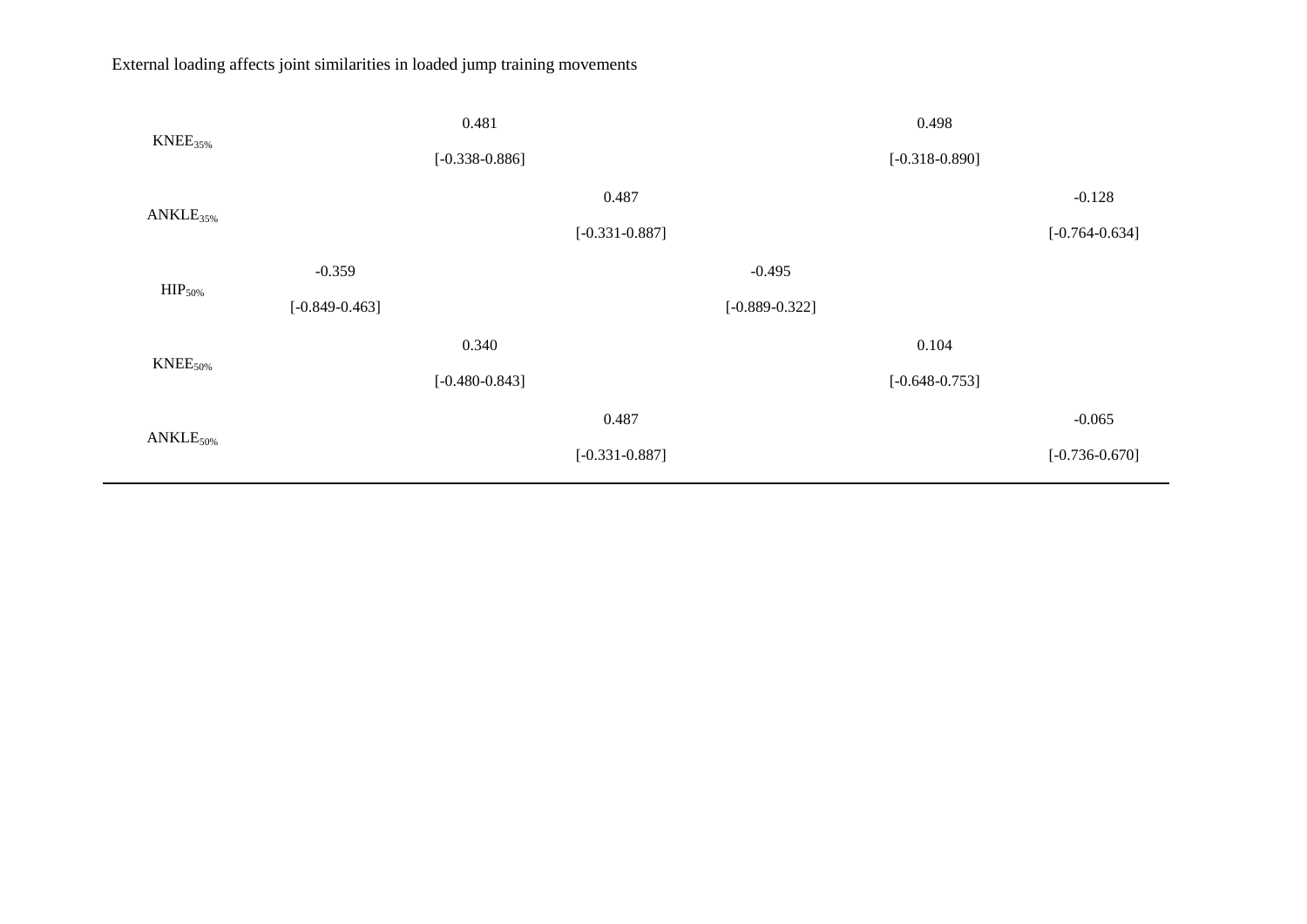## Table 2.

|                         |                    |                   | CMJ                |                    |                    |                    |
|-------------------------|--------------------|-------------------|--------------------|--------------------|--------------------|--------------------|
|                         |                    | Joint Moment      |                    |                    | Joint Impulse      |                    |
|                         | Hip                | Knee              | Ankle              | Hip                | Knee               | Ankle              |
|                         | 0.457              |                   |                    | $0.871^{\ast}$     |                    |                    |
| ${\rm HIP}_{30\%}$      |                    |                   |                    |                    |                    |                    |
|                         | $[-0.365 - 0.879]$ |                   |                    | $[0.431 - 0.976]$  |                    |                    |
|                         |                    | $0.750*$          |                    |                    | $0.708*$           |                    |
| $\mathrm{KNEE}_{30\%}$  |                    |                   |                    |                    |                    |                    |
|                         |                    | $[0.096 - 0.952]$ |                    |                    | $[0.007 - 0.942]$  |                    |
|                         |                    |                   | 0.073              |                    |                    | $-0.156$           |
| $ANKLE30%$              |                    |                   |                    |                    |                    |                    |
|                         |                    |                   | $[-0.666 - 0.740]$ |                    |                    | $[-0.775 - 0.616]$ |
|                         | 0.345              |                   |                    | $-0.172$           |                    |                    |
| HIP <sub>50%</sub>      |                    |                   |                    |                    |                    |                    |
|                         | $[-0.475 - 0.844]$ |                   |                    | $[-0.782 - 0.606]$ |                    |                    |
|                         |                    | $0.808^{\ast}$    |                    |                    | 0.505              |                    |
| $\mathrm{KNEE}_{50\%}$  |                    |                   |                    |                    |                    |                    |
|                         |                    | $[0.240 - 0.964]$ |                    |                    | $[-0.310 - 0.892]$ |                    |
| $\mathrm{ANKLE}_{50\%}$ |                    |                   | 0.305              |                    |                    | $-0.280$           |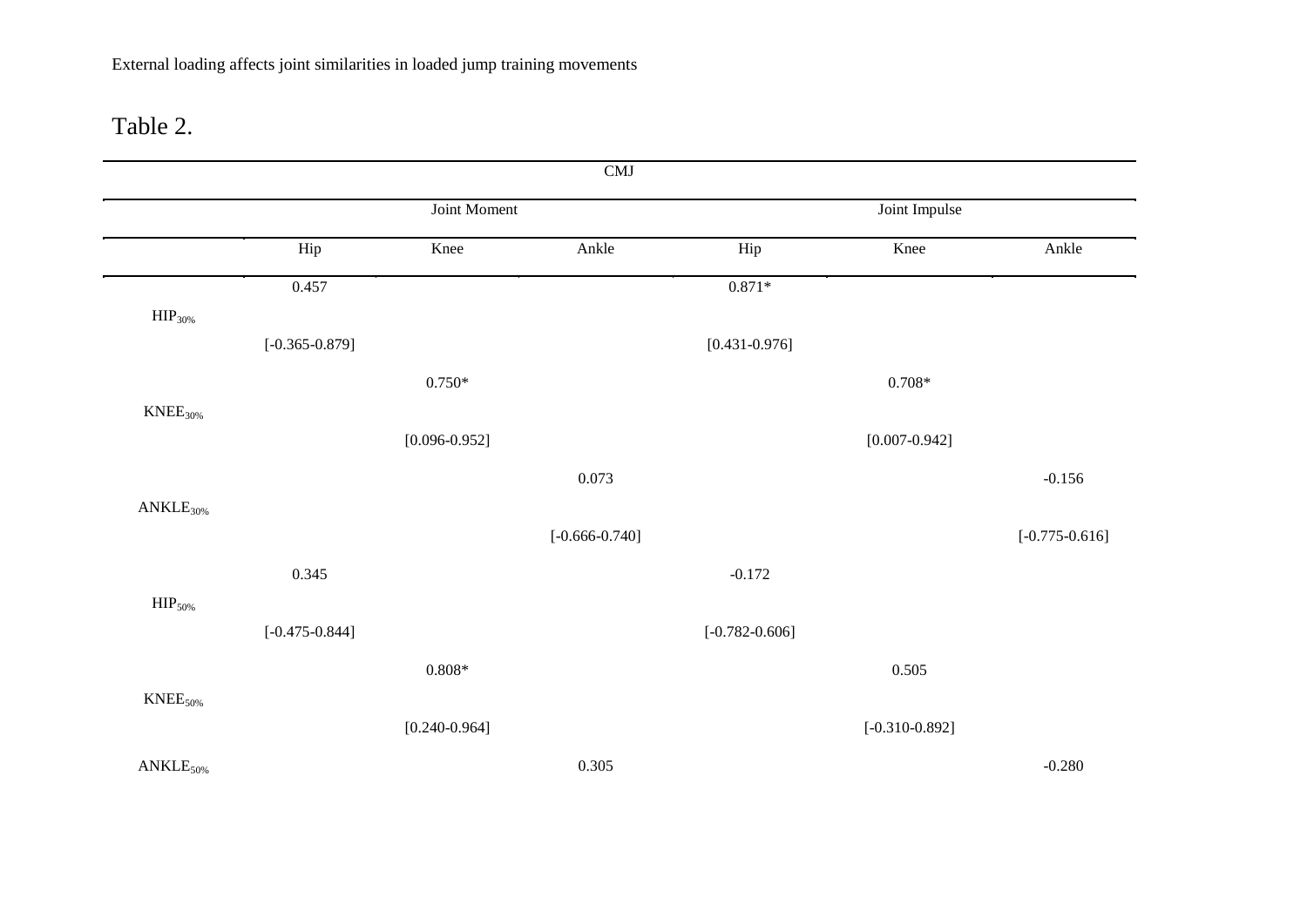|                     |                    |                           | $[-0.509 - 0.831]$ |                    |                    | $[-0.822 - 0.529]$ |
|---------------------|--------------------|---------------------------|--------------------|--------------------|--------------------|--------------------|
|                     | 0.293              |                           |                    | $0.797*$           |                    |                    |
| $\text{HIP}_{65\%}$ |                    |                           |                    |                    |                    |                    |
|                     | $[-0.519 - 0.827]$ |                           |                    | $[0.211 - 0.962]$  |                    |                    |
|                     |                    | 0.547                     |                    |                    | 0.618              |                    |
| $KNEE_{65\%}$       |                    |                           |                    |                    |                    |                    |
|                     |                    | $[-0.257\textrm{-}0.903]$ |                    |                    | $[-0.154 - 0.921]$ |                    |
|                     |                    |                           | 0.030              |                    |                    | 0.211              |
| $ANKLE_{65\%}$      |                    |                           | $[-0.689 - 0.719]$ |                    |                    | $[-0.580 - 0.797]$ |
|                     | $-0.096$           |                           |                    | 0.314              |                    |                    |
| HIP <sub>75%</sub>  |                    |                           |                    |                    |                    |                    |
|                     | $[-0.750 - 0.653]$ |                           |                    | $[-0.502 - 0.834]$ |                    |                    |
|                     |                    | 0.666                     |                    |                    | 0.471              |                    |
| $KNEE_{75\%}$       |                    | $[-0.084 - 0.931]$        |                    |                    | $[-0.350 - 0.883]$ |                    |
|                     |                    |                           | 0.060              |                    |                    | $-0.150$           |
| $ANKLE_{75\%}$      |                    |                           | $[-0.673 - 0.734]$ |                    |                    | $[-0.773 - 0.620]$ |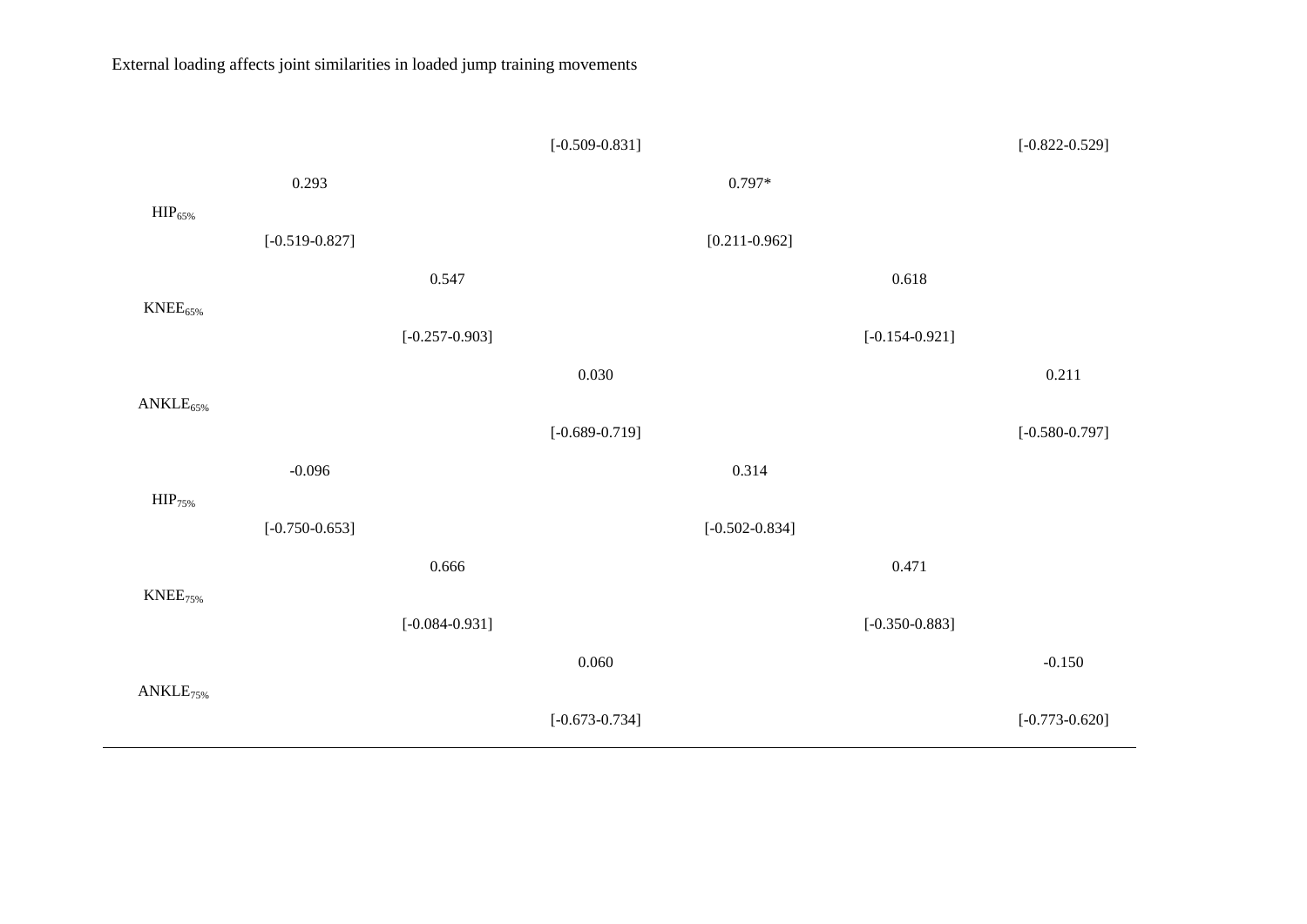# Table 3.

| Lift       | Percentage of<br>1RM |                   | Joint             |                  |
|------------|----------------------|-------------------|-------------------|------------------|
|            |                      | Hip               | Knee              | Ankle            |
| <b>CMJ</b> | 0%                   | $2.05 \pm 0.41$   | $1.52 \pm 0.42$   | $1.68 \pm 0.20$  |
|            | 30%                  | $1.20 \pm 0.25$ * | $1.77 \pm 0.59$ * | $1.55 \pm 0.58$  |
| PJ         | 50%                  | $1.39 \pm 0.43*$  | $2.07 \pm 0.5*$   | $2.00 \pm 0.44$  |
|            | 65%                  | $2.00 \pm 0.69$   | $1.99 \pm 0.56$   | $2.11 \pm 2.00$  |
|            | 75%                  | $1.53 \pm 0.24*$  | $2.19 \pm 0.63$ * | $2.11 \pm 0.17$  |
|            | 10%                  | $1.90 \pm 0.32$   | $1.47 \pm 0.35$   | $2.10 \pm 0.59$  |
|            | 25%                  | $2.28 \pm 0.34*$  | $1.74 \pm 0.39*$  | $2.10 \pm 0.31$  |
| <b>JS</b>  | 35%                  | $1.92 \pm 0.51$ * | $1.65 \pm 0.45^*$ | $2.15 \pm 0.33*$ |
|            | 50%                  | $2.23 \pm 0.29$   | $1.87 \pm 0.46$   | $2.30 \pm 0.30$  |